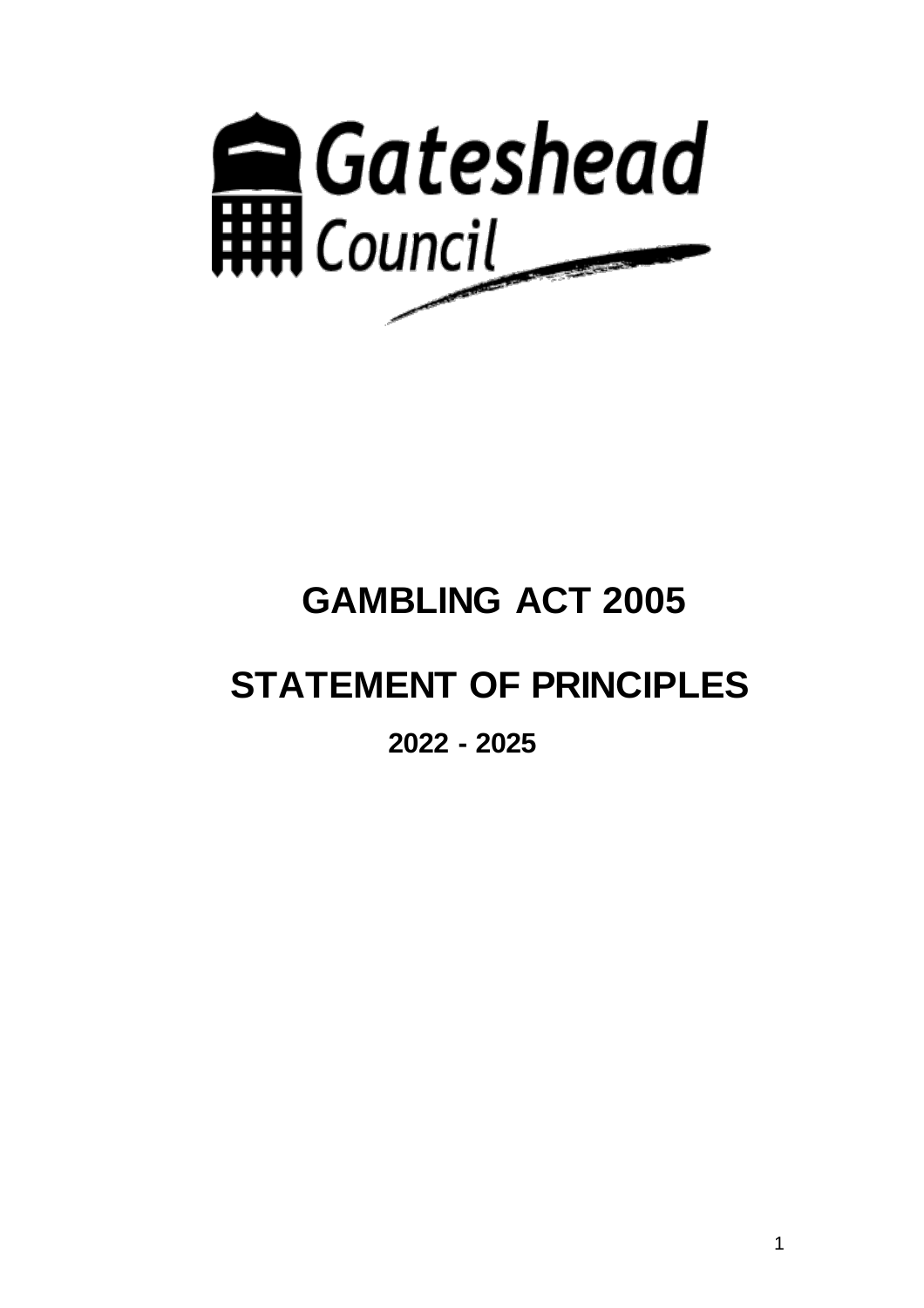# **Contents**

| 1. Introduction and Consultation                                  |
|-------------------------------------------------------------------|
| 2. Strategic context                                              |
| 3. Legal context                                                  |
| 4. Local context                                                  |
| 5. Gambling Commission                                            |
| 6. Authorised activities                                          |
| 7. General statement of principles                                |
| 8. Preventing gambling from being a source of crime or disorder   |
| 9. Ensuring gambling is conducted in a fair and open way          |
| 10. Protecting children and other vulnerable people from gambling |
| 11. Meeting the licensing objectives                              |
| 12. Premises licences                                             |
| 13. Responsible authorities                                       |
| 14. Interested parties                                            |
| 15. Conditions of licence                                         |
| 16. Casinos                                                       |
| 17. Bingo                                                         |
| 18. Betting                                                       |
| 19.<br>Tracks                                                     |
| 20. Travelling fairs                                              |
| 21. Provisional statements                                        |
| 22. Lotteries                                                     |
| 23. Temporary use                                                 |
| 24. Occasional use                                                |
| 25. Gaming and gaming machine permits – introduction              |
| 26. General principles                                            |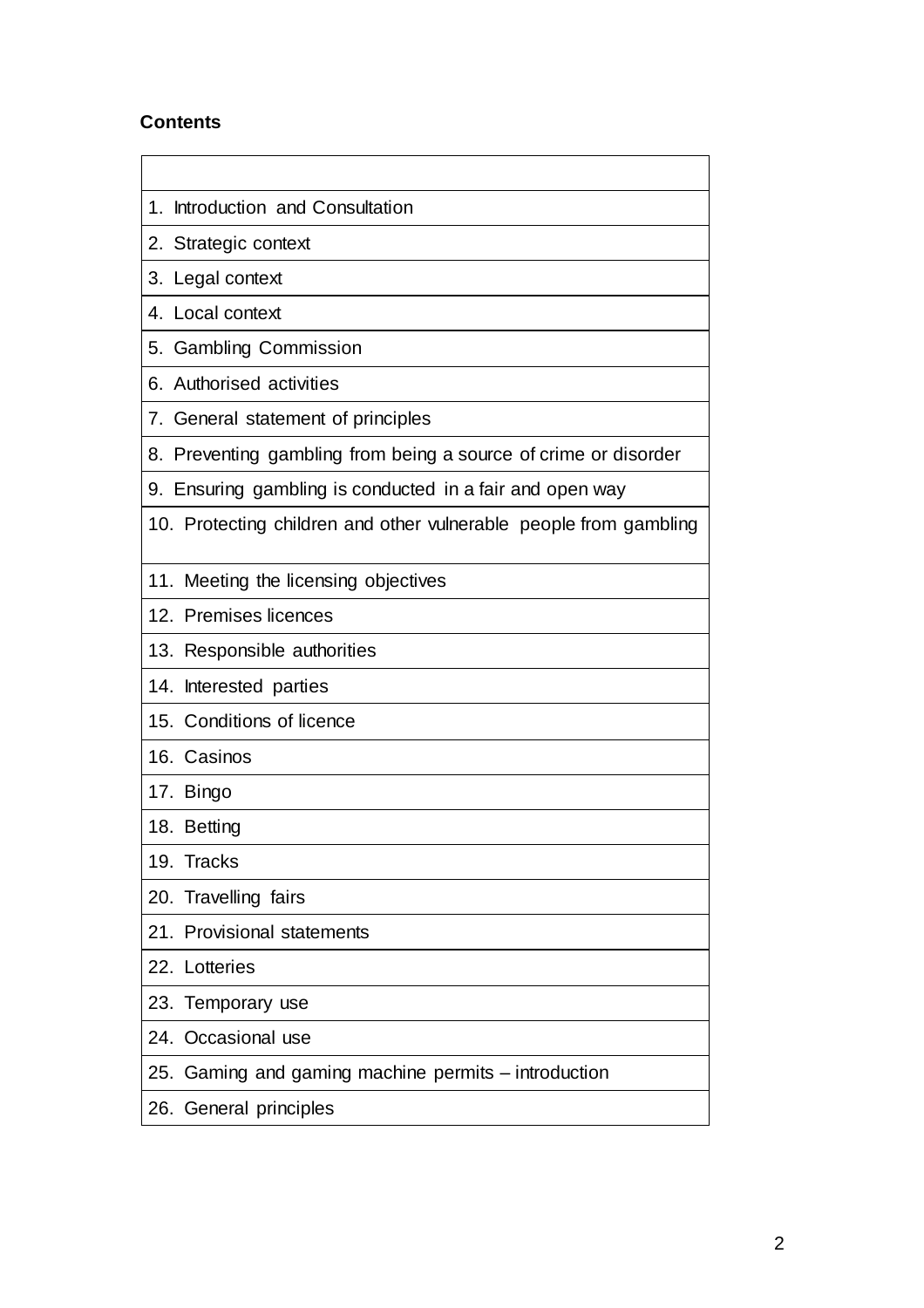| 27. Family Entertainment Centre Gaming Machine Permits |
|--------------------------------------------------------|
| 28. Prize gaming permits                               |
| 29. Licensed premises gaming machine permits           |
| 30. Clubs – gaming and gaming machine permits          |
| 31. Exchange of information                            |
| 32. Public register                                    |
| 33. Enforcement                                        |
| 34. Exercise of functions                              |
| 35. Reviews                                            |
| 36. Appeals                                            |
| 37. Complaints about premises / activities             |
| 38. Fees                                               |
| 39. Contact details                                    |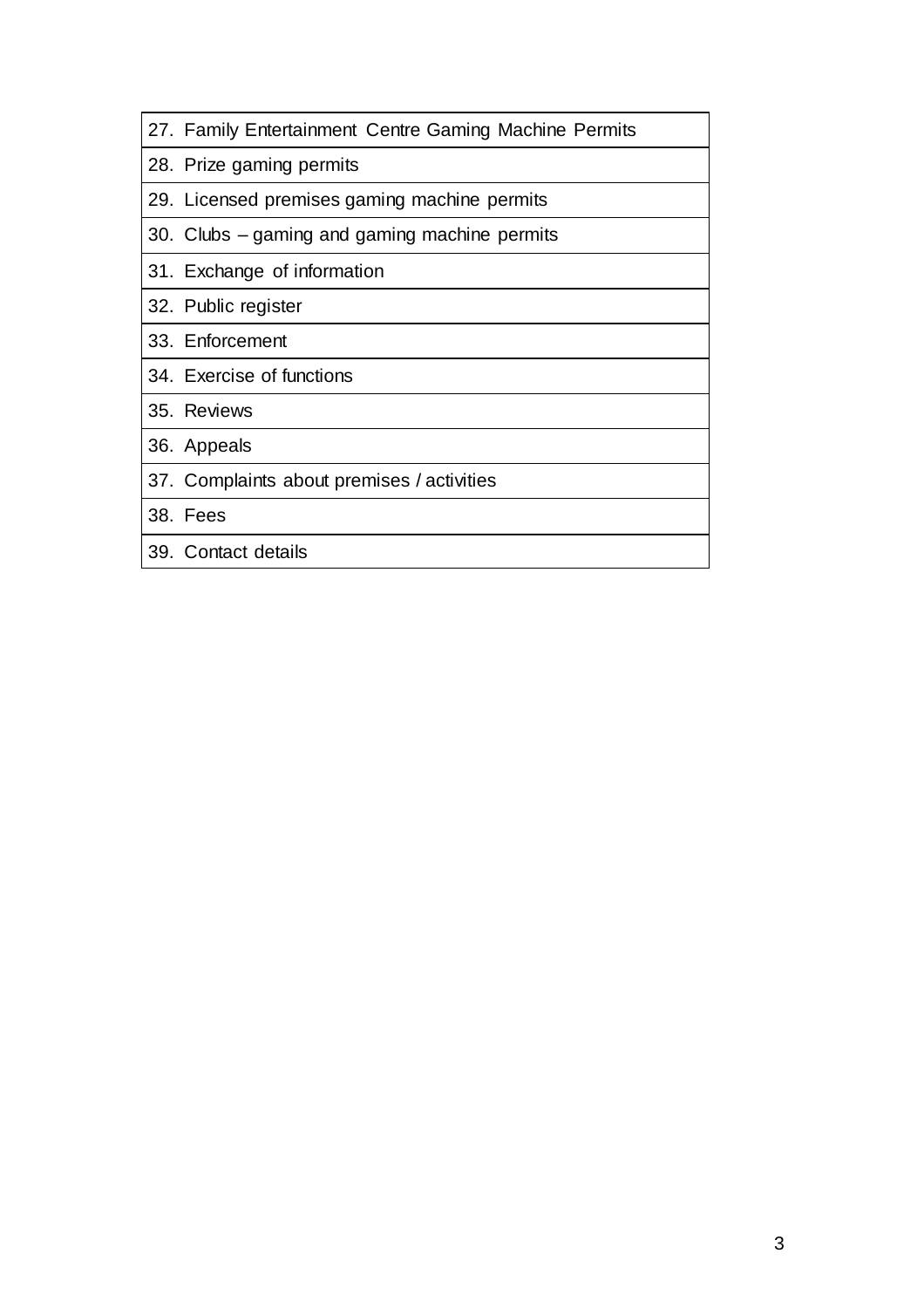# **1 Introduction and Consultation**

- 1.1 Gateshead is a constantly changing borough, combining an exciting future with a fascinating heritage. It is, always has been, and probably always will be, an area of contrasts. Half of the borough is rural in comparison with a large urban centre with significant business and residential areas. It includes areas of attractive countryside, areas with a legacy from our industrial past and regeneration and cultural initiatives that have captured the nation's attention. A local economy that was once heavily reliant on industry is now becoming more and more diverse whilst entrepreneurship within the borough is on the increase.
- 1.2 In preparing this statement the Council consulted with and considered the views of a wide range of people and organisations.
- 1.3 The licensing authority has had regard to the licensing objectives of the Gambling Act 2005, the Guidance to Licensing Authorities issued by the Gambling Commission (updated April 2021) and the responses from those consulted on the statement.
- 1.4 A full list of comments made in response to the consultation and the consideration by the Council of those comments is available on request to the Compliance and Regulatory Services Manager whose details are listed below and also via the Council's website at [www.gateshead.gov.uk](http://www.gateshead.gov.uk/)

# **2. Strategic Context**

- 2.1 Gateshead Council's Strategic Plan, Thrive includes the following pledges:
	- putting people and families at the heart of everything we do
	- tackling inequality so people have a fair chance
	- supporting our communities to support themselves and each other
	- investing in our economy to provide sustainable opportunities for employment, innovation and growth
	- working together and fighting for a better future for Gateshead

# **3 Legal Context**

- 3.1 This Statement of Principles is intended to meet the Council's obligations under Section 349 of the Gambling Act 2005 (referred to in this Statement as "the Act").
- 3.2 Except for those matters specified in the Act which require the decision of the full Council, the functions of the Licensing Authority under the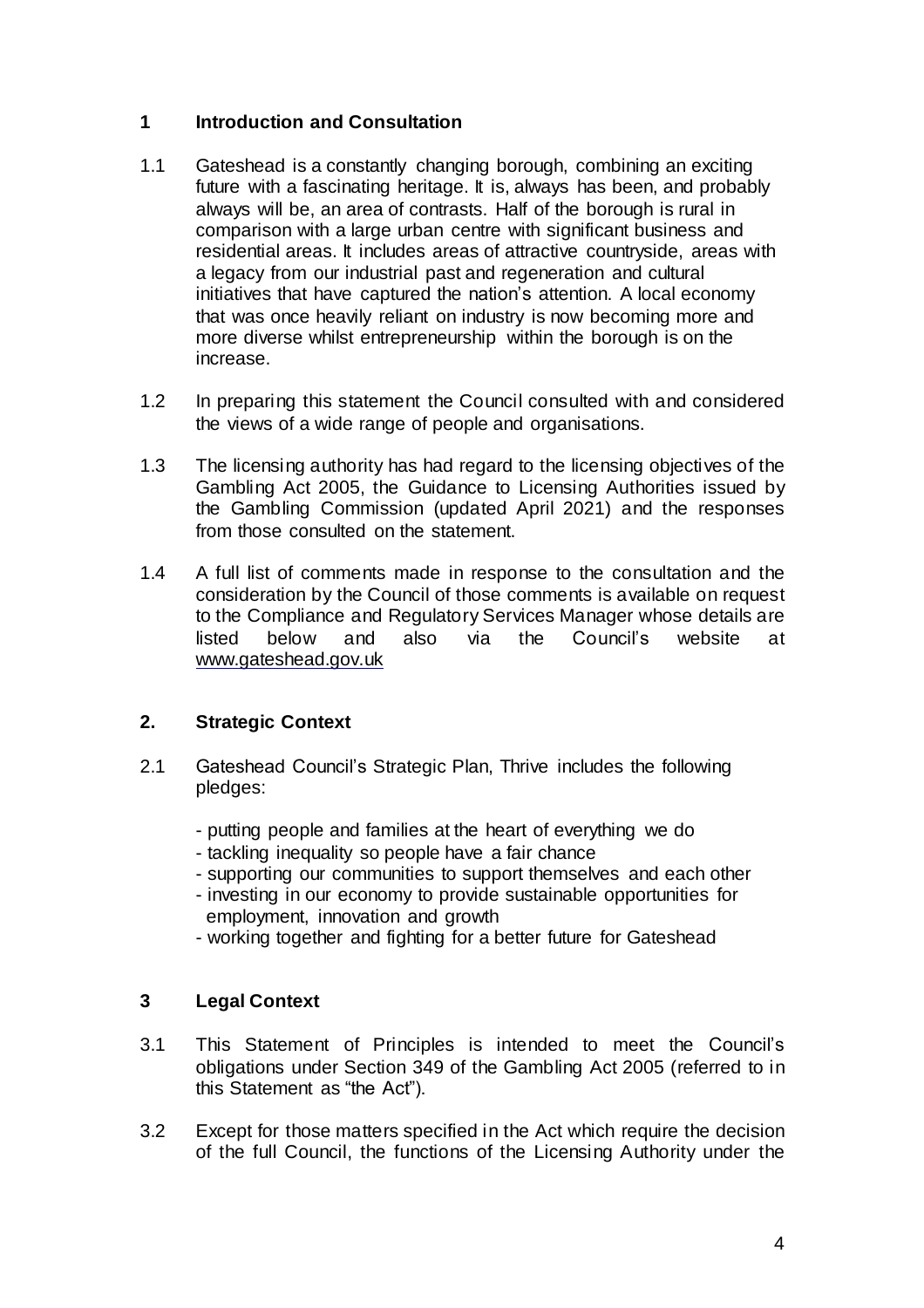Gambling Act will be delegated to the Licensing Committee which may delegate some or all of its functions to sub committees and officers.

- 3.3 In carrying out its licensing functions under the Act, particularly with regard to premises licences, the Licensing Authority will aim to permit the use of premises for gambling as long as it is considered to be:
	- $\Box$  in accordance with any relevant Codes of Practice issued by the Gambling Commission
	- $\Box$  in accordance with any relevant Guidance issued by the Gambling Commission
	- $\Box$  reasonably consistent with the licensing objectives, interpreted in accordance with the Codes of Practice and Guidance and,
	- $\Box$  in accordance with this Statement of Principles in so far as it is consistent with the Codes of Practice, the Guidance and the licensing objectives
- 3.4 There are 3 licensing objectives which are central to the regulatory regime created by the Act. These are:
	- *preventing gambling from being a source of crime or disorder, being associated with crime or disorder, or being used to support crime*
	- *ensuring that gambling is conducted in a fair and open way*
	- *protecting children and other vulnerable persons from being harmed or exploited by gambling*
- 3.5 The Act provides for 3 categories of licence:
	- $\Box$  operating licences
	- personal licences
	- $\Box$  premises licences
- 3.6 The Licensing Authority is responsible for issuing premises licences. The Gambling Commission is responsible for issuing operating and personal licences.
- 3.7 The Gambling Act 2005 permits the advertising of gambling in all forms, provided it is legal and there are adequate ptoectionc in place to prevent such advertisements undermining the licensing objectives. The Advertising Standards Authority (ASA) enforces the UK Advertising Codes which cover the content and placement of advertising and are designed to ensure that advertisements for gambling products are socially responsible with particular regard to the need to protect children, young persons under 18 and other vulnerable persons.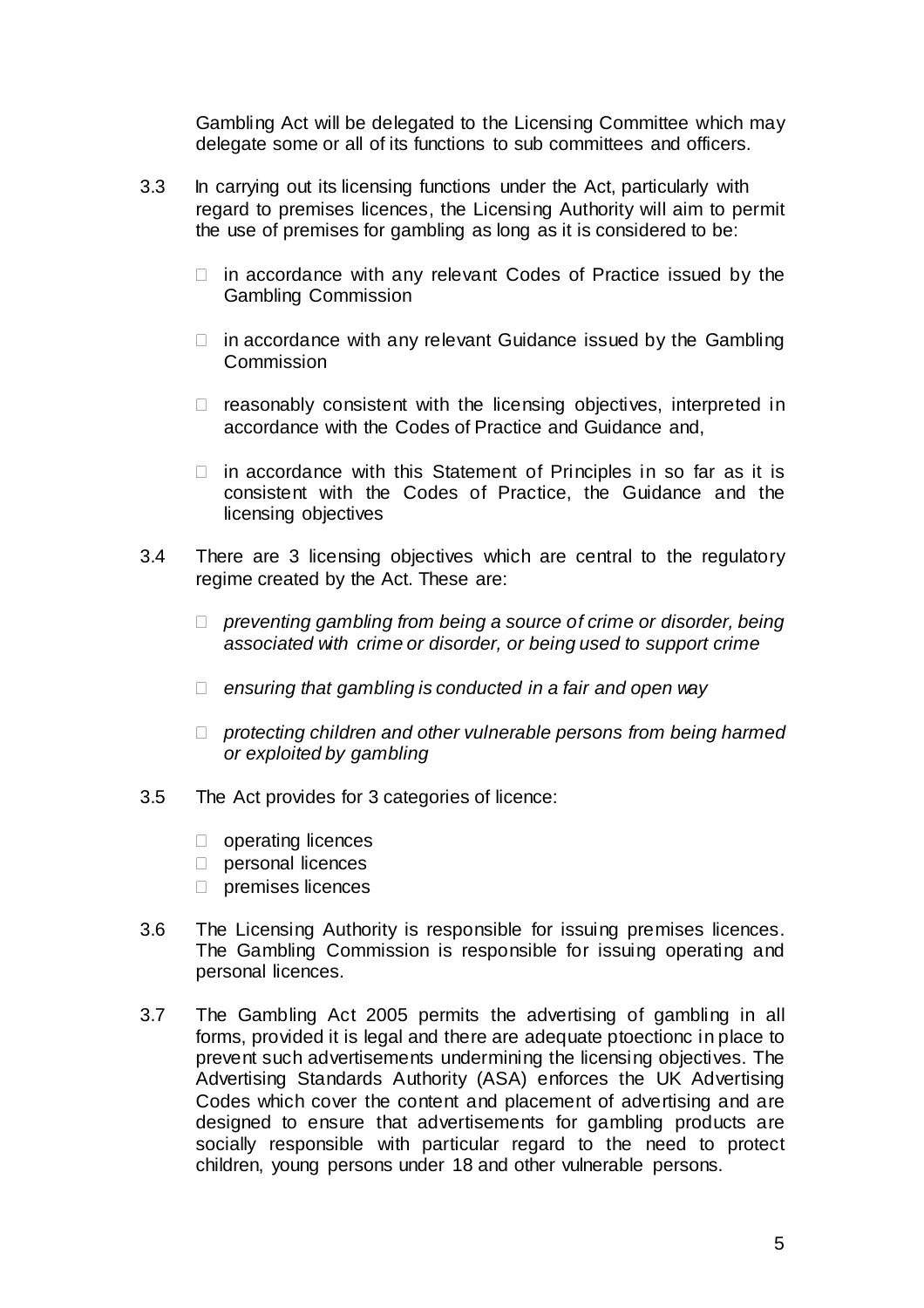# 4 **Local Context**

#### Prevalence of Gambling and Gambling Harm in Gateshead

4.1 No local data is currently available on the prevalence of gambling in Gateshead. However, there is national data<sup>1</sup>. The Gambling Commission Combined Health Survey indicated that 1.2% of gamblers were classed as problem gamblers (0.7% of the population). 2.4% of people were classed as low risk gamblers and 1.1% of people as moderate risk gamblers. This could equate to around 1,400 problem gamblers in Gateshead and more than 2,000 local people who are at a moderate risk of gambling - related harm.

National Lottery draws and scratchcards remain the most popular gambling activities across all age groups.

- 4.2 Gateshead Council acknowledges that problem gamblers are more likely than other people to experience the following harms:
	- **financial harms**: overdue utility bills; borrowing from family friends and loan sharks; debts; pawning or selling possessions; eviction or repossession; defaults; committing illegal acts ike fraud, theft, embezzlement to finance gambling; bankruptcy etc
	- **family harms**: preoccupied with gambling so normal family life becomes difficult; increased arguments over money and debts; emotional and physical abuse, neglect and violence towards spouse /partner and/or children; relationship problems and separation/divorce
	- **health harms**: low self esteem; stress-related disorders; anxious, worried or mood swings; poor sleep and appetite; substance misuse; depression, suicidal ideas and attempts; etc
	- **school/college/work harms:** poor school, college or work performance; increased absenteeism; expulsion dismissal
- 4.3 Gateshead Council is committed to developing an improved understanding of the prevalence of gambling and gambling harm in the borough so that applicants, licensees and Members of the Licensing Committee have access to the best information available. The outcome of research projects and best practice from across the UK will be considered as it becomes available and adopted as a means of gathering and presenting relevant data where appropriate.

#### Local Licensing Guidance

l

<sup>1</sup> Health Survey England 2018; Health Survey for England 2018: Supplementary Analysis on Gambling; Gambling Commission Combined Health Survey 2018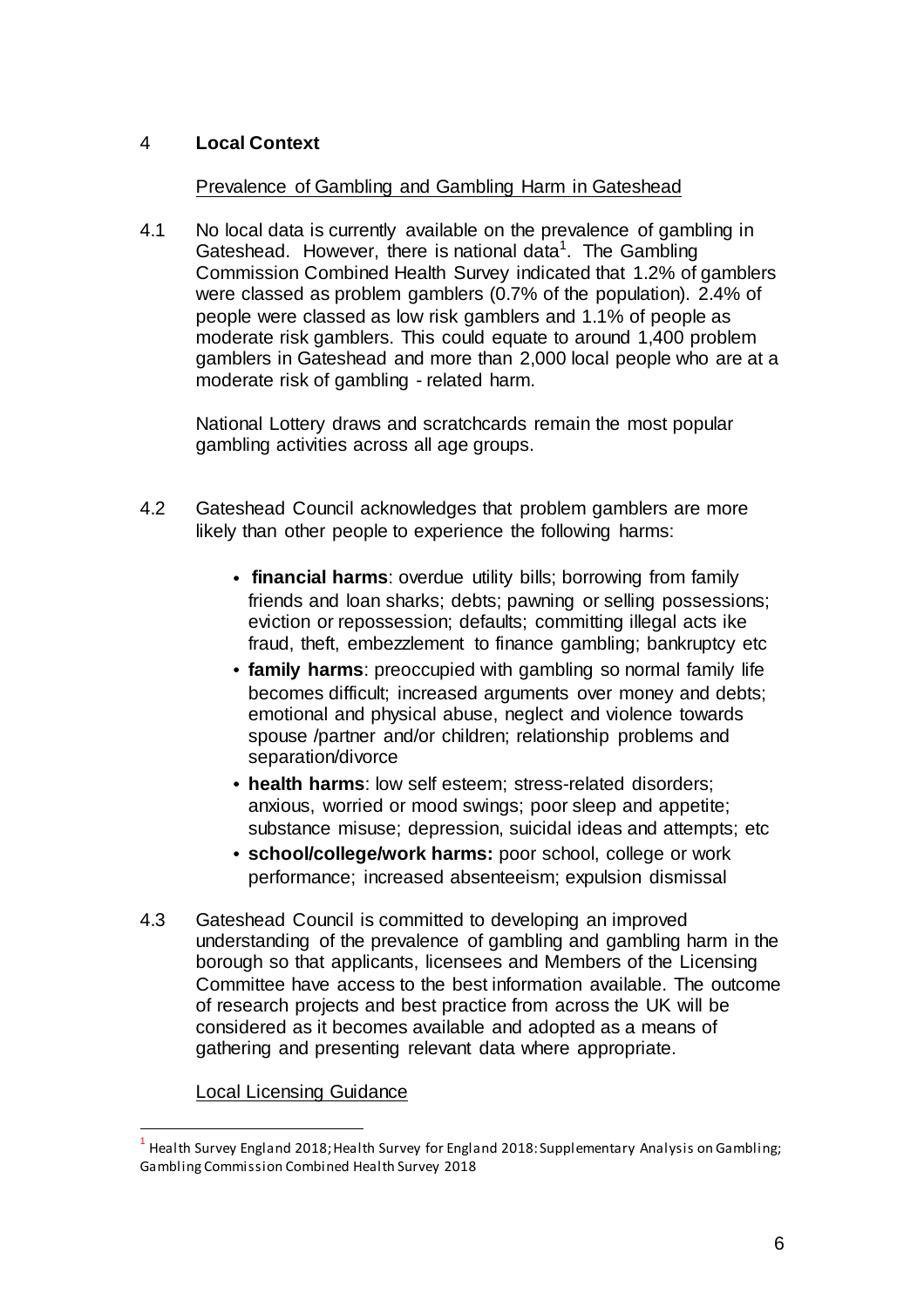- 4.4 In addition to having an understanding of the prevalence of gambling and gambling harm in Gateshead, it is important for applicants and licensees to have an understanding of the different localities within the Borough, their different characters and challenges, both of which can change over time depending on a range of factors. From time to time the Council may therefore publish and update local licensing guidance documents on its website. The Council will draw on the expertise and knowledge of all those who can contribute to the development of this guidance.
- 4.5 This guidance will seek to include a wide range of information that is relevant to those who seek to and currently carry on licensable activities within an area, for instance –
	- the physical environment (including the proximity of sensitive premises)
	- existing licensed premises
	- relevant health data
	- crime and/or disorder hotspots
	- known areas of congregation
	- local initiatives
	- local concerns about the promotion of the licensing objectives (including from Ward Members, community leaders, GPs, schools, etc)
- 4.6 The local licensing guidance will be presented to the Council's Licensing Committee from time to time.
- 4.7 The Council will expect that applicants and licensees have regard to the local licensing guidance when considering their activities and any appropriate control measures.

#### Local Risk Assessments

4.8 It is a requirement under section 10 of the Licence Conditions and Codes of Practice (LCCP) that licensees must assess the local risks to the licensing objectives posed by the provision of gambling facilities at each of their premises, and have policies, procedures and control measures to mitigate those risks. In making risk assessments, licensees must take into account relevant matters identified in this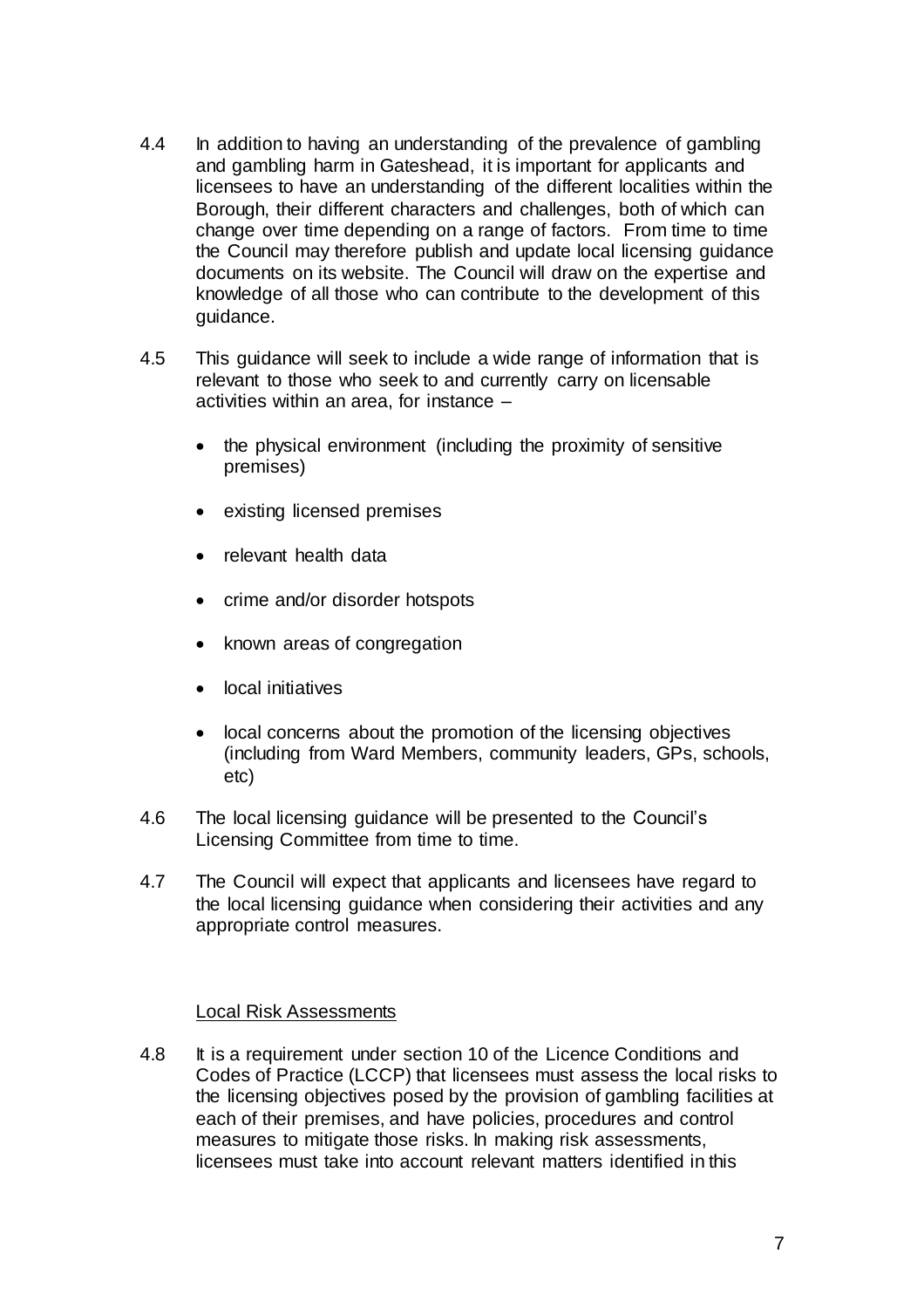policy. The LCCP also states that licensees must review (and update as necessary) their local risk assessments –

- To take account of significant changes in local circumstances, including those identified in this policy
- When there are significant changes at a licensee's premises that may affect their mitigation of local risks
- When applying for a variation of a premises licence; and
- In any case, undertake a local risk assessment when applying for a new premises licence.
- 4.9 The licensing authority will expect the local risk assessment to consider as a minimum –
	- Whether the premises is in an area with high levels or crime and/or disorder
	- The demographics of the area in respect of vulnerable groups of people including those with gambling dependencies
- 4.10 The risk assessment may also include:
	- Location of services and amenities for children in the area such as schools, playgrounds, leisure facilities and other areas where children may gather
	- Procedures in place to ensure staff are adequately trained in how to monitor and deal with customers suspected of excessive gambling (including brief intervention training for staff), vulnerable persons or children and also details and regularity of training given
	- Details of supervisory and management procedures in place including number of staff available and their designated duties and responsibilities
	- Details of any consideration given to the need for CCTV in the premises and if installed how the system will be operated and monitored and what coverage it is designed to give in the premises
	- Details of the signage and documents relating to games rules, gambling care providers and other relevant information including a consideration of whether information needs to be provided in another language that may be prevalent in the locality.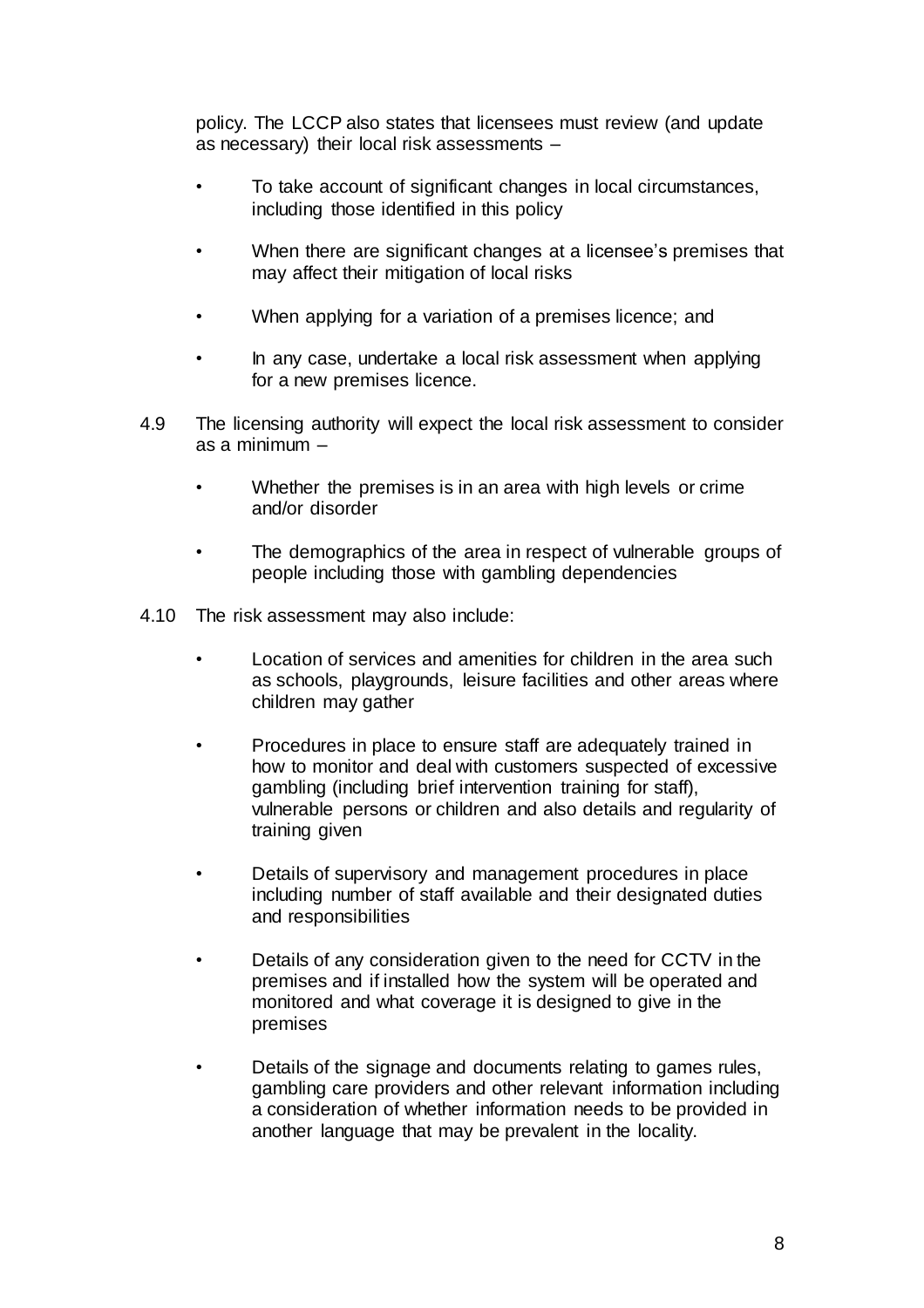- 4.11 Such information may be used to inform the decision the Authority makes about whether to grant a licence, to grant a licence with added conditions, or to refuse the application.
- 4.12 It is expected that the risk assessment will be made available to officers upon inspection of the premises.

#### Gateshead Community Safety Board

4.13 Gateshead has a Community Safety Board where partners work together to tackle issues associated with crime and disorder, devising local approaches to deal with these issues, including any in respect of gambling. The Community Safety Board will engage with those carrying out gambling activities where any such issues arise.

#### **5 The Gambling Commission**

- 5.1 The Gambling Commission regulates gambling in the public interest. It does so by keeping crime out of gambling; by ensuring that gambling is conducted fairly and openly; and by protecting children and vulnerable people.
- 5.2 The Commission provides independent advice to the government about the manner in which gambling is carried out, the effects of gambling, and the regulation of gambling generally.
- 5.3 The Commission has issued Guidance under Section 25 regarding the manner in which local authorities exercise their licensing functions under the Act and, in particular, the principles to be applied by local authorities.
- 5.4 The Commission also issues codes of practice under Section 24 of the Act about the manner in which facilities for gambling are provided.
- 5.5 The Gambling Commission can be contacted at: [www.gamblingcommission.gov.uk](http://www.gamblingcommission.gov.uk/)

#### **6 Authorised Activities**

- 6.1 'Gambling' is defined in the Act as either gaming, betting, or taking part in a lottery.
- 6.2 'Gaming' means playing a game of chance for a prize
- 6.3 'Betting' means making or accepting a bet on the outcome of a race, competition, or any other event ; the likelihood of anything occurring or not occurring; or whether anything is true or not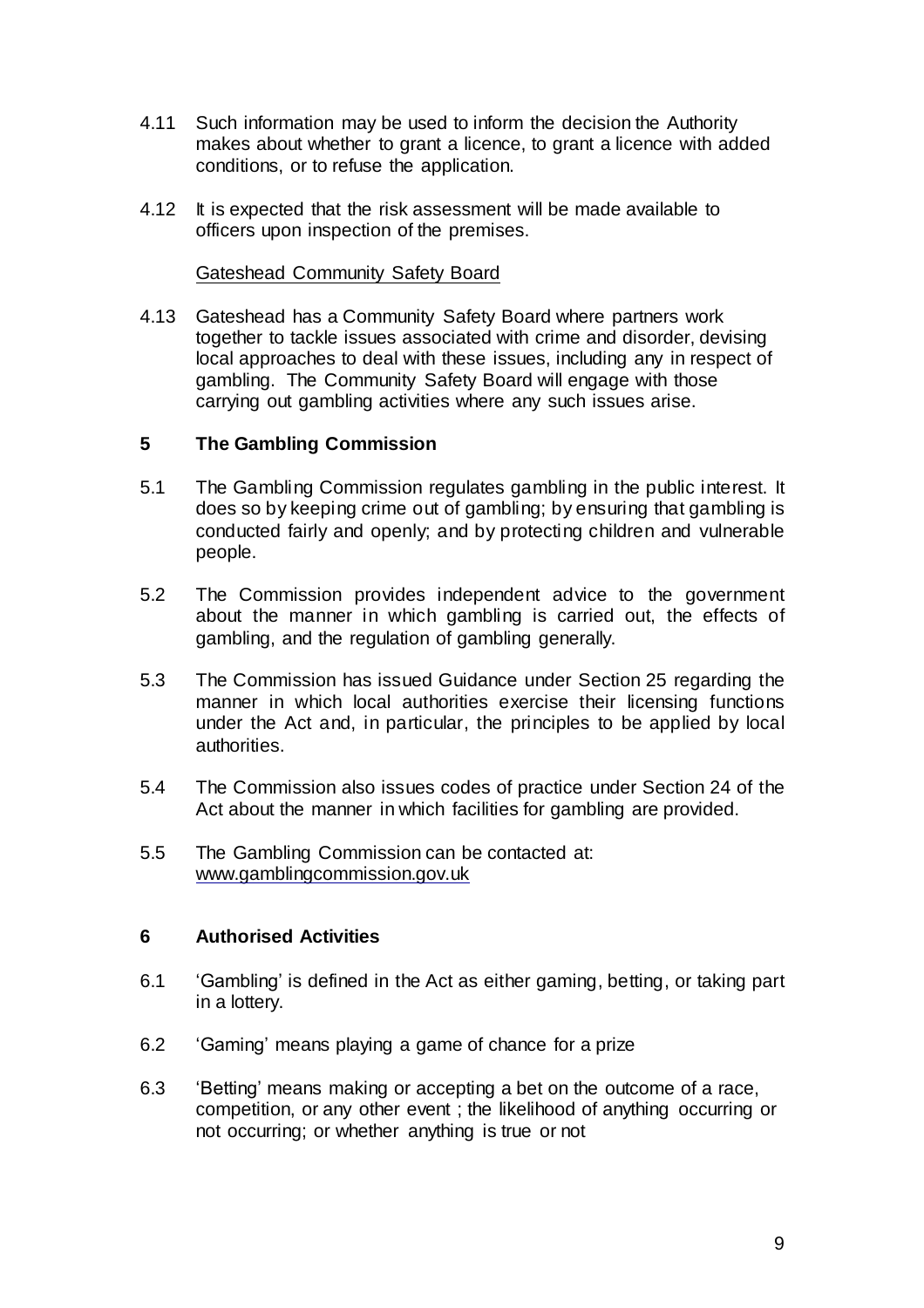- 6.4 a 'lottery' is where persons are required to pay in order to take part in an arrangement, during the course of which one or more prizes are allocated by a process which relies wholly on chance
- 6.5 The Licensing Authority is responsible for:
	- issuing of premises licences where gambling activities are to take place by issuing Premises licences;
	- issuing Provisional Statements;
	- regulating members' clubs and miners' welfare institutes who wish to undertake certain gaming activities by issuing Club Gaming Permits and/or Club Machine Permits;
	- issuing Club Machine Permits to Commercial Clubs;
	- granting permits for the use of specific lower stake gaming machines at unlicensed Family Entertainment Centres;
	- receiving notifications from alcohol licensed premises (under the Licensing Act 2003) for the use of two or fewer gaming machines; issuing Licensed Premises Gaming Machine Permits for premises licensed to sell/supply alcohol for consumption on the licensed premises, under the Licensing Act 2003 where there are more than two machines;
	- registering small society lotteries below prescribed thresholds;
	- issuing Prize Gaming Permits;
	- receiving and endorsing Temporary Use Notices;
	- receiving Occasional Use Notices;
	- providing information to the Gambling Commission regarding details of licenses issued; and
	- maintaining registers of the permits and licences that are issued under these functions.

Spread betting is regulated by The Financial Services Authority, the National Lottery is regulated by The National Lottery Commission and Remote Gambling is dealt with by the Gambling Commission.

# **7 General Statement of Principles**

- 7.1 This statement of principles provides information and guidance to applicants, responsible authorities and interested parties on the overall approach that Gateshead Council will take to applications, compliance and enforcement under the Gambling Act 2005.
- 7.2 The Licensing Authority will not seek to use the Act to resolve matters more readily dealt with under other legislation. To ensure the licensing objectives are met the Licensing Authority will establish a close working relationship with the Police and other responsible authorities and the Gambling Commission and make every effort to work in co-operation and partnership with local businesses and residents.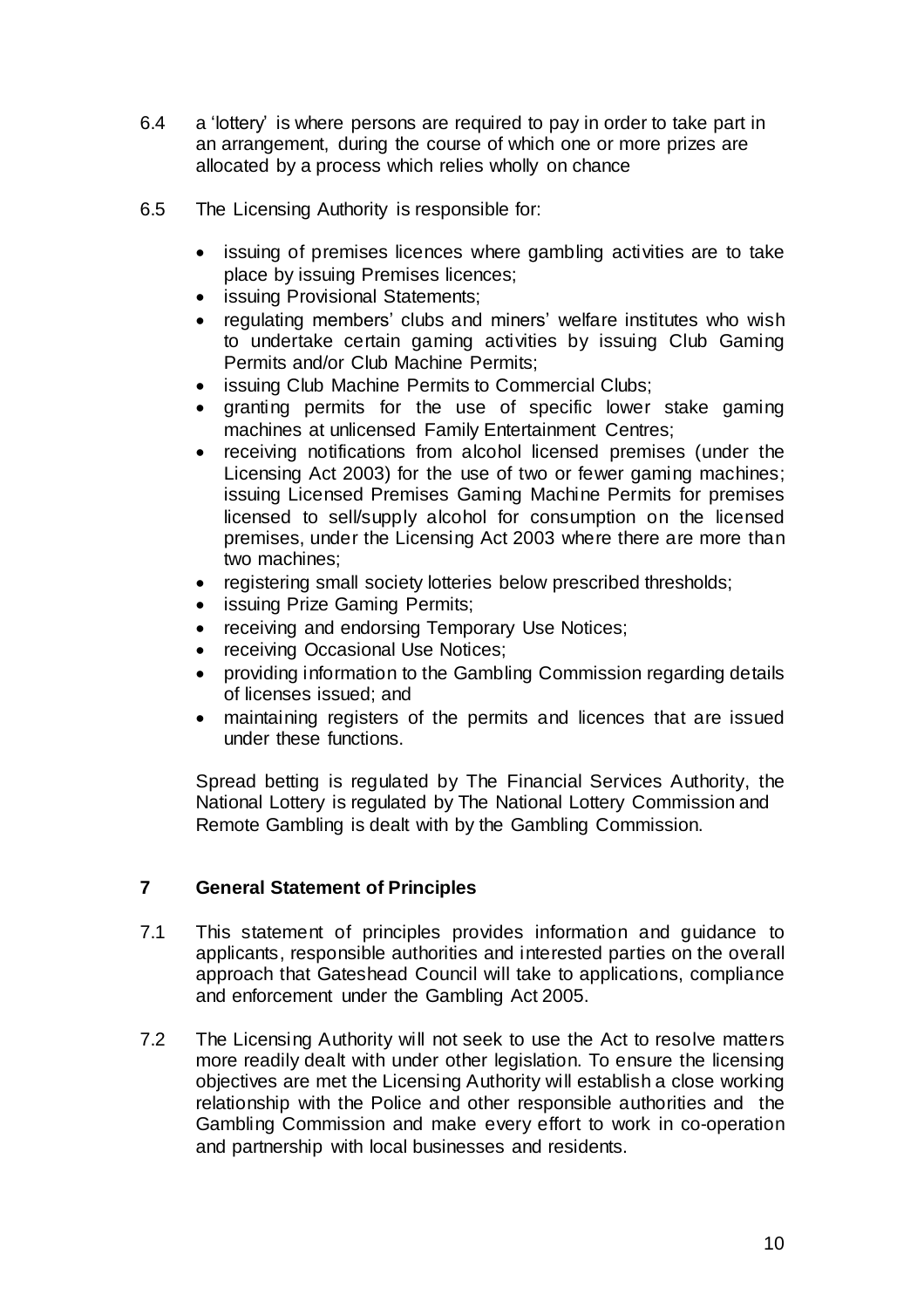- 7.3 Nothing in this Statement of Principles will undermine the right of any person to apply under the Act for a permission and have the application considered in its own merits, or, override the right of any person to make representations on any application or seek a review of a licence or permit where they are permitted to do so under the Act.
- 7.4 The starting point in determining applications will be to grant the application with only mandatory and default conditions so long as this can be achieved in a manner which is:
	- in accordance with any relevant code of practice issued by the Gambling Commission
	- in accordance with any relevant quidance issued by the Gambling Commission
	- consistent with the licensing objectives
	- in accordance with this Statement of Principles

and that additional conditions will only be imposed where it is considered that the mandatory and default conditions need to be supplemented in order to uphold the licensing objectives.

- 7.5 Moral objections to gambling are not a valid reason to reject applications for premises licences.
- 7.6 The overriding principle is that all applications and the circumstances prevailing at each premises will be considered on its own individual merits. The licensing authority will consider in the light of relevant representations whether exceptions should be made in any particular case.
- 7.7 This statement of principles is shaped by the local circumstances and the local risks present in Gateshead. It will remain responsive to emerging risks and may be reviewed at any time but at least every three years.
- 7.8 This statement places an expectation on operators to understand the local environment in Gateshead and reflect that awareness in their procedures and policies so that they can mitigate any local risks which may undermine the licensing objectives.
- 7.9 In all cases, it is expected that licensees will ensure that there are adequate numbers of staff at premises to uphold licensing objectives. It is also expected that all licensees will have adequate means for keeping records of incidents that may undermine the licensing objectives; and that any such incidents will be reported to the relevant authority.
- 7.10 Licensees are expected to have a full understanding the principles of mental capacity set out in the Mental Capacity Act 2005, and to act according to those principles.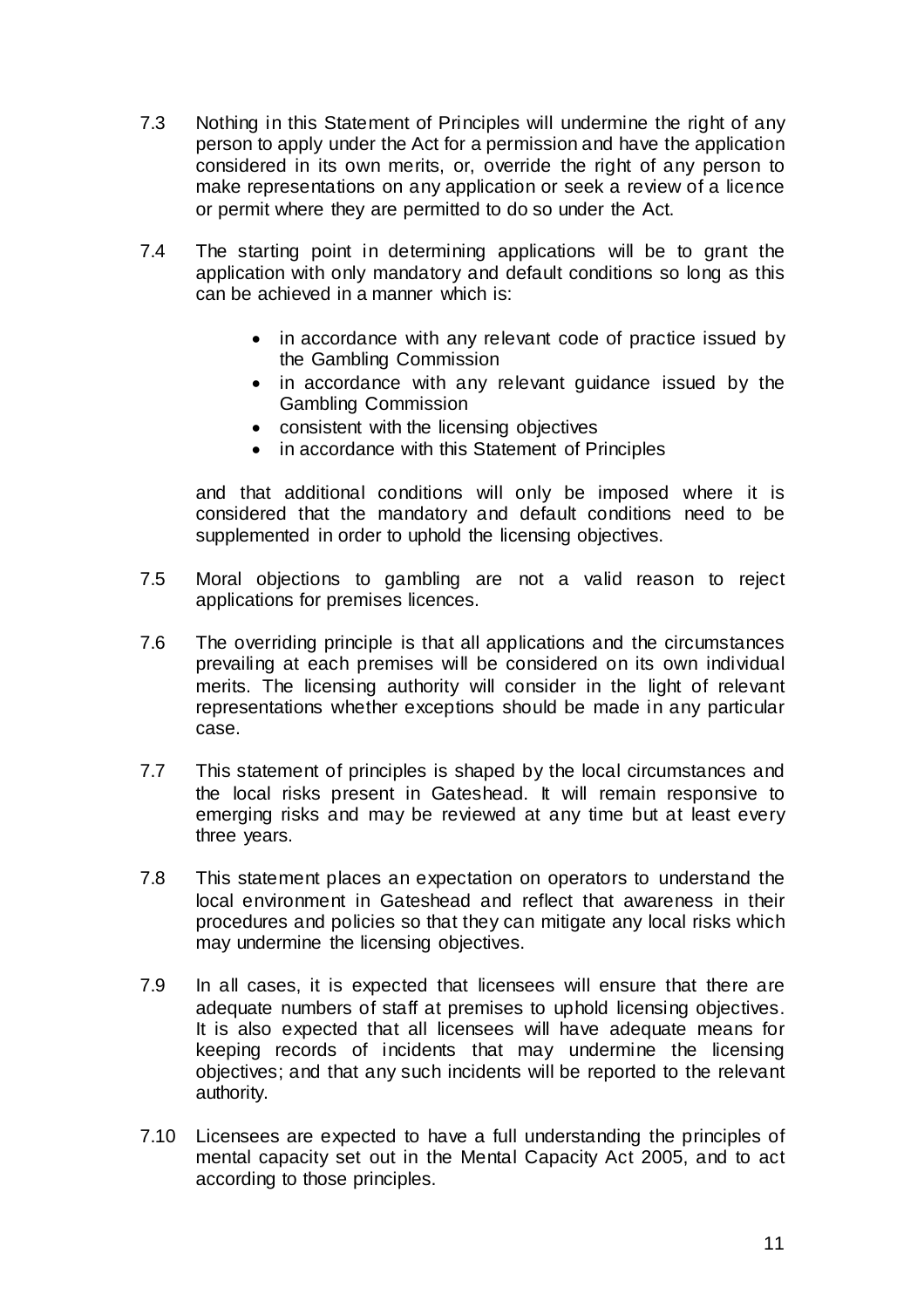#### **8 Licensing Objective: Preventing gambling from being a source of crime or disorder**

- 8.1 The Gambling Commission plays a leading role in preventing gambling from being a source of crime and maintains rigorous licensing procedures that aim to prevent criminals from providing facilities for gambling.
- 8.2 Anyone applying to the Licensing Authority for a premises licence will have to hold an operating licence from the Commission before a licence can be issued. Therefore, the Licensing Authority will not generally be concerned with the suitability of an applicant and where concerns about a person's suitability arise the Licensing Authority will bring those concerns to the attention of the Commission.
- 8.3 If an application for a licence or permit is received in relation to premises which are in an area noted for particular problems with crime, the Licensing Authority will, in consultation with the police and other relevant authorities, consider whether specific controls need to be applied to prevent those premises from being a source of crime. If representations are made or the Authority considers it necessary to impose or exclude a condition on the licence then a hearing will be held and specific conditions may then be imposed. This could include, but is not limited to, a requirement for door supervisors.
- 8.4 As far as disorder is concerned, it should be noted that nuisance is not a relevant consideration. There are already powers in existing antisocial behaviour and licensing legislation to deal with measures designed to prevent nuisance, whether it arises as a result of noise from a building or from general disturbance once people have left a building. The Licensing Authority does not therefore intend to use the Act to deal with general nuisance issues, for example, parking problems, which can be dealt by other means.
- 8.5 Issues of disorder should only be dealt with under the Act if the disorder amounts to activity which is more serious and disruptive than mere nuisance, and it can be shown that gambling is the source of that disorder. A disturbance might be serious enough to constitute disorder if police assistance was required to deal with it. Another factor which could be taken into account is how threatening the behaviour was to those who could see or hear it, and whether those people live sufficiently close to be affected or have business interests that might be affected.
- 8.6 When making decisions in this regard the Licensing Authority will give particular weight to any representations made by the police.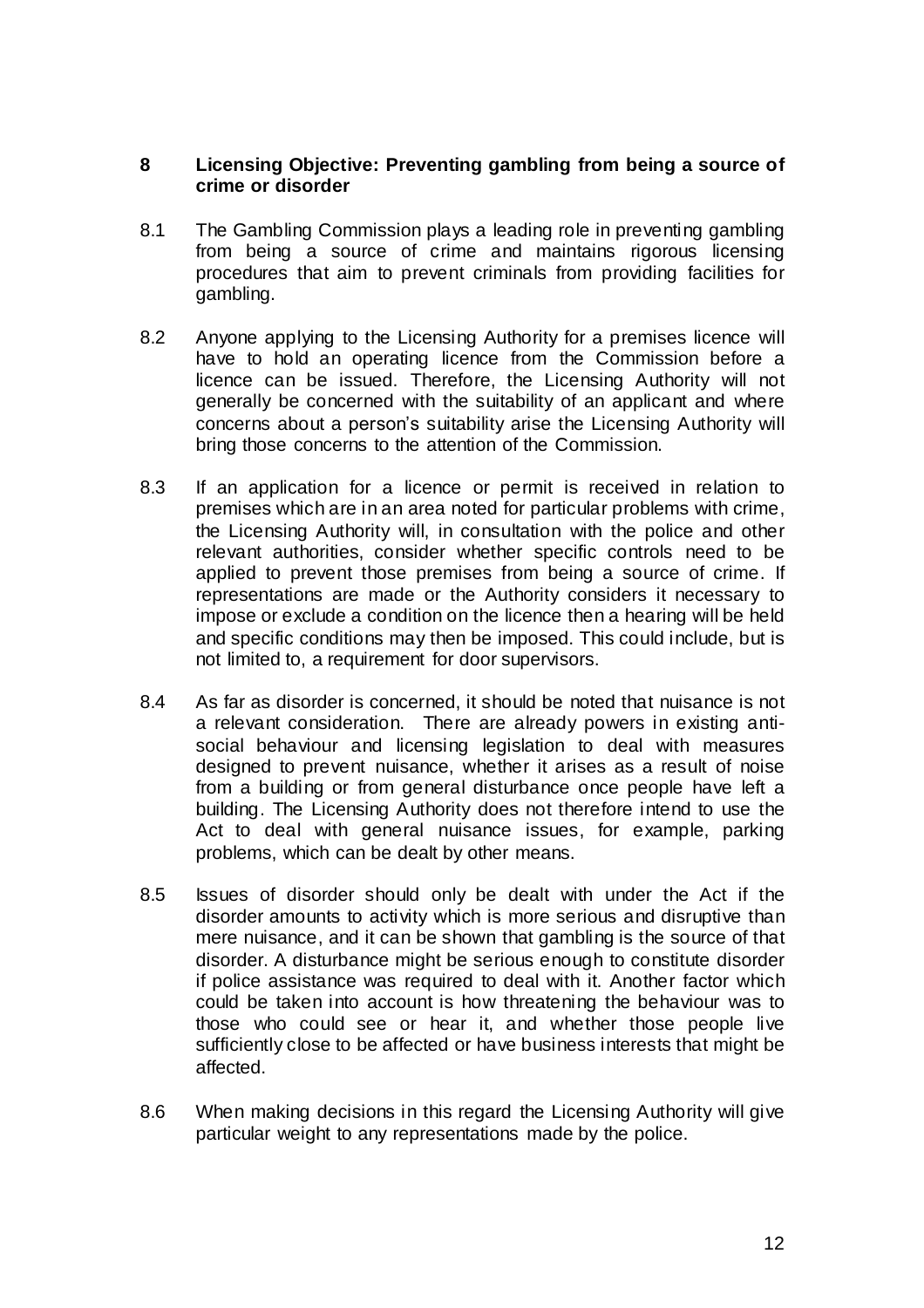#### **9 Licensing Objective: Ensuring gambling is conducted in a fair and open way**

- 9.1 The Gambling Commission does not expect local authorities to become concerned with ensuring that gambling is conducted in a fair and open way as this will either be a matter for the management of the gambling business or will relate to the suitability and actions of an individual. Both issues will be addressed by the Commission through the operating and personal licensing regime.
- 9.2 Because betting track operators do not need an operating licence from the Commission the Licensing Authority may, in certain circumstances require conditions of licence relating to the suitability of the environment in which betting takes place.

#### **10 Licensing Objective: Protecting children and other vulnerable people from being harmed or exploited by gambling**

- 10.1 The intention of the Act is that children and young persons generally should not be allowed to gamble and should therefore be prevented from entering gambling premises which are 'adult-only' environments.
- 10.2 In practice, where either a representation has been made, or the Licensing Authority has decided to make a representation because it wishes to see such restrictions imposed, or is minded to impose or exclude a condition, steps will be taken to prevent children from taking part in, or being in close proximity to, gambling, especially with regard to premises situated in areas where there may be a high rate of reported truancy.
- 10.3 There may also be restrictions so that gambling products are not aimed at children or displayed in such a way that makes them particularly attractive to children.
- 10.4 When considering whether to grant a premises licence or permit following the receipt of a representation, the Licensing Authority will consider whether any measures are necessary to protect children or vulnerable people, such as the supervision of entrances, the segregation of gambling from areas frequented by children and the supervision of gaming machines in non-adult gambling specific premises, such as pubs, clubs, betting tracks etc.
- 10.5 Applicants seeking premises licences are encouraged to propose any prohibitions or restrictions of their own in circumstances where it is felt that the presence of children would be undesirable or inappropriate
- 10.6 In seeking to protect vulnerable people the Licensing Authority will include people who gamble more than they want to, people who gamble beyond their means, and people who may not be able to make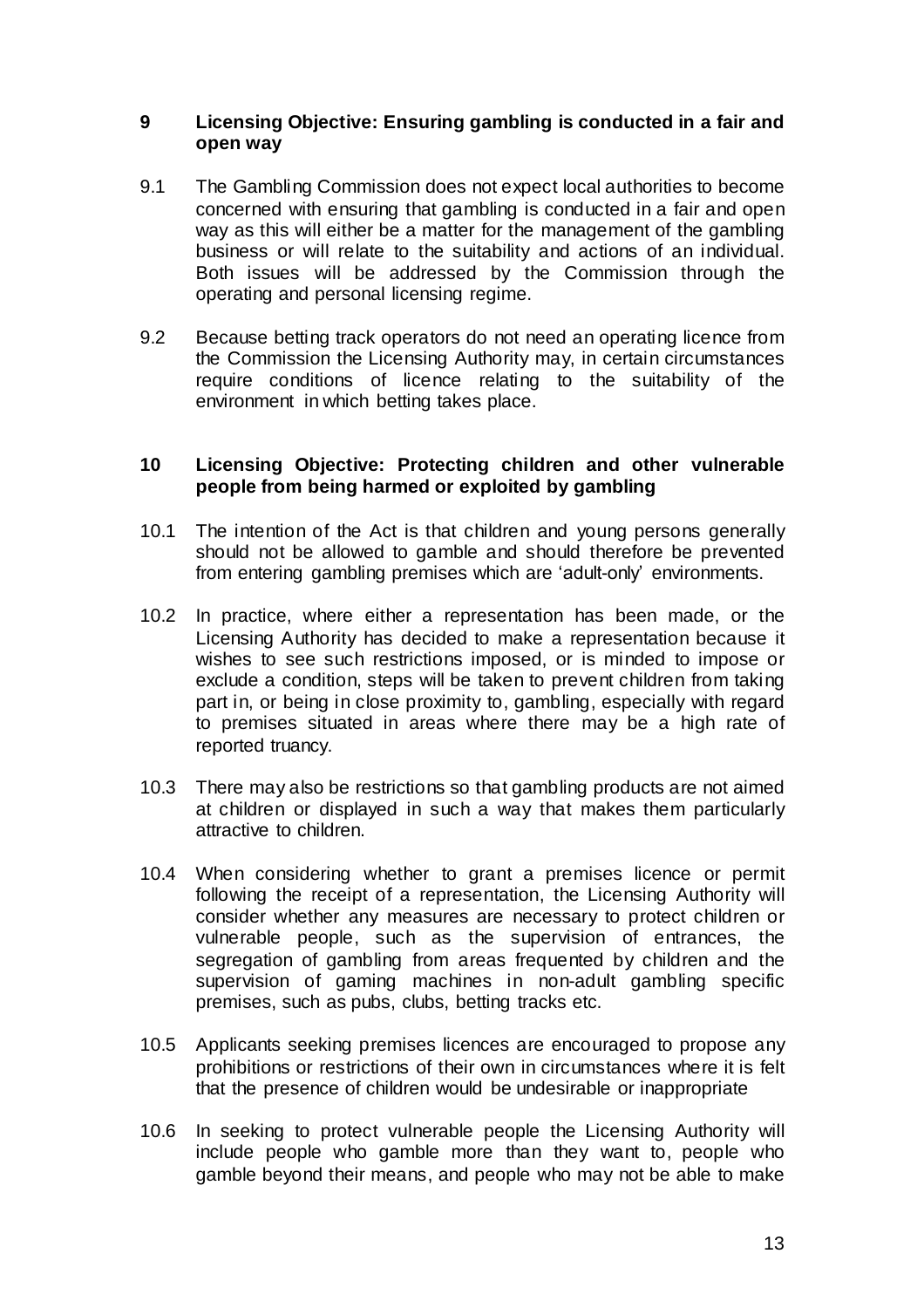informed or balanced decisions about gambling, perhaps due to intellectual disability, an addiction or mental ill health.

- 10.7 In seeking to protect children and other vulnerable people from being harmed or exploited by gambling, the licensing authority considers gambling related harm to include a consideration of the potential harm or neglect caused to them by family members and carers who are problem gamblers.
- 10.7 The Licensing Authority recognises that financial abuse is a category of abuse under the Care Act 2014, and expects licensees to understand the need to protect those who are at risk of such abuse through their activities. Gateshead Council's Safeguarding Adults team work closely with Northumbria Police where appropriate to assist in the safeguarding of such individuals.
- 10.8 The Licensing Authority will always treat each case on its own individual merits and when considering whether specific measures are required to protect children and other vulnerable people will balance its considerations against the overall principle of aiming to permit the use of premises for gambling.

# **11 Meeting the licensing objectives**

- 11.1 The following list sets out some of the measures that applicants may wish to put in place and which existing licensees may wish to keep under review in respect of their premises. It is not intended to be exhaustive, or mandatory, but applicants are expected to carefully consider the measures that will be appropriate to their individual application in order to promote the licensing objectives.
	- CCTV:
	- location of entrance;
	- physical security measures on the premises;
	- supervision of entrances/machine areas;
	- physical separation of areas;
	- notices and signage displayed externally stating access to the premises is restricted to persons 18 years of age and over;
	- notices displayed internally stating use of gaming machines is restricted to persons 18 years of age and over;
	- notice specifying opening hours;
	- display of posters and information leaflets for organisations set up to assist people wishing to seek help and advice regarding gambling related issues such as GamCare.
	- Consideration of the layout of exterior areas to deter the congregation of young people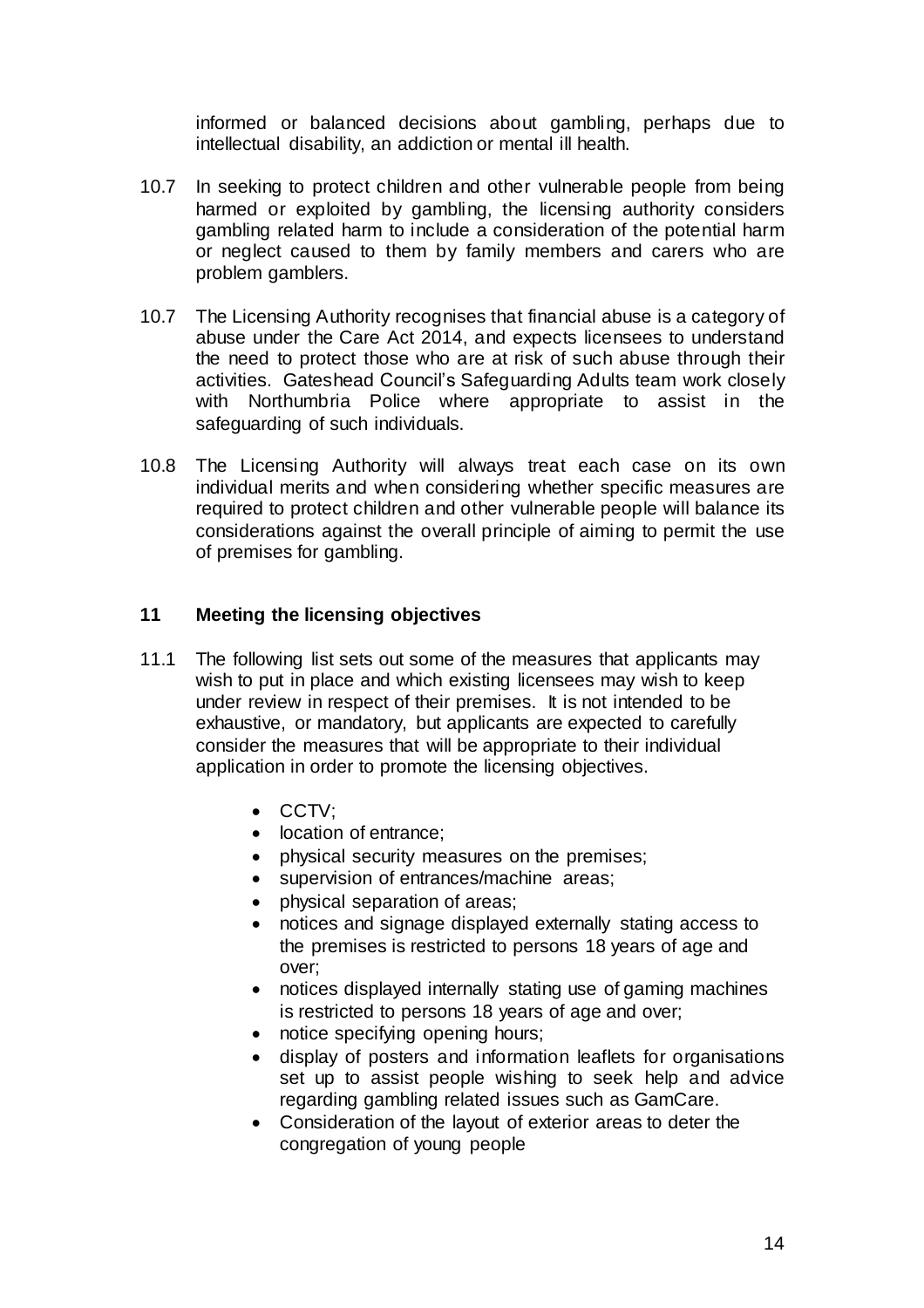11.2 Further considerations in respect of the conduct of the licensable activities are set out in paragraph 26.2 below.

# **12 Premises Licences**

- 12.1 A premises licence can authorise the provision of facilities at the following :
	- $\Box$  casino premises
	- D bingo premises
	- $\Box$  betting premises, including betting tracks
	- $\Box$  adult gaming centres
	- $\Box$  family entertainment centres
- 12.2 Premises can be 'any place' but the Act generally prevents more than one premises licence applying to any one place. A single building could be subject to more than one premises licence provided they are different parts of the building and those parts can be genuinely regarded as being separate 'premises'.

Where the owner of premises intends to apply to the licensing authority for more than one premises licence within the same building they should contact this licensing authority in the first instance so that individual circumstances can be considered. The location of the premises and the suitability of the division will be important considerations.

Entrances and exits from parts of a building covered by one or more licences should be separate and identifiable so that the separation of the premises is not compromised and that people are not allowed to 'drift' accidentally into a gambling area. It is not considered that areas of a building that are artificially or temporarily separated, for example by ropes or moveable partitions, can properly be regarded as different premises.

- 12.3 Where the Licensing Authority has concerns about the use of premises for gambling these will generally be addressed through licence conditions.
- 12.4 Other than an application for a betting premises licence in respect of a track, the Licensing Authority is not able to issue a premises licence unless the applicant holds the relevant operating licence from the Gambling Commission.
- 12.5 When considering applications for premises licences this Licensing Authority will not take into consideration either the expected 'demand' for facilities or the likelihood of planning permission being granted.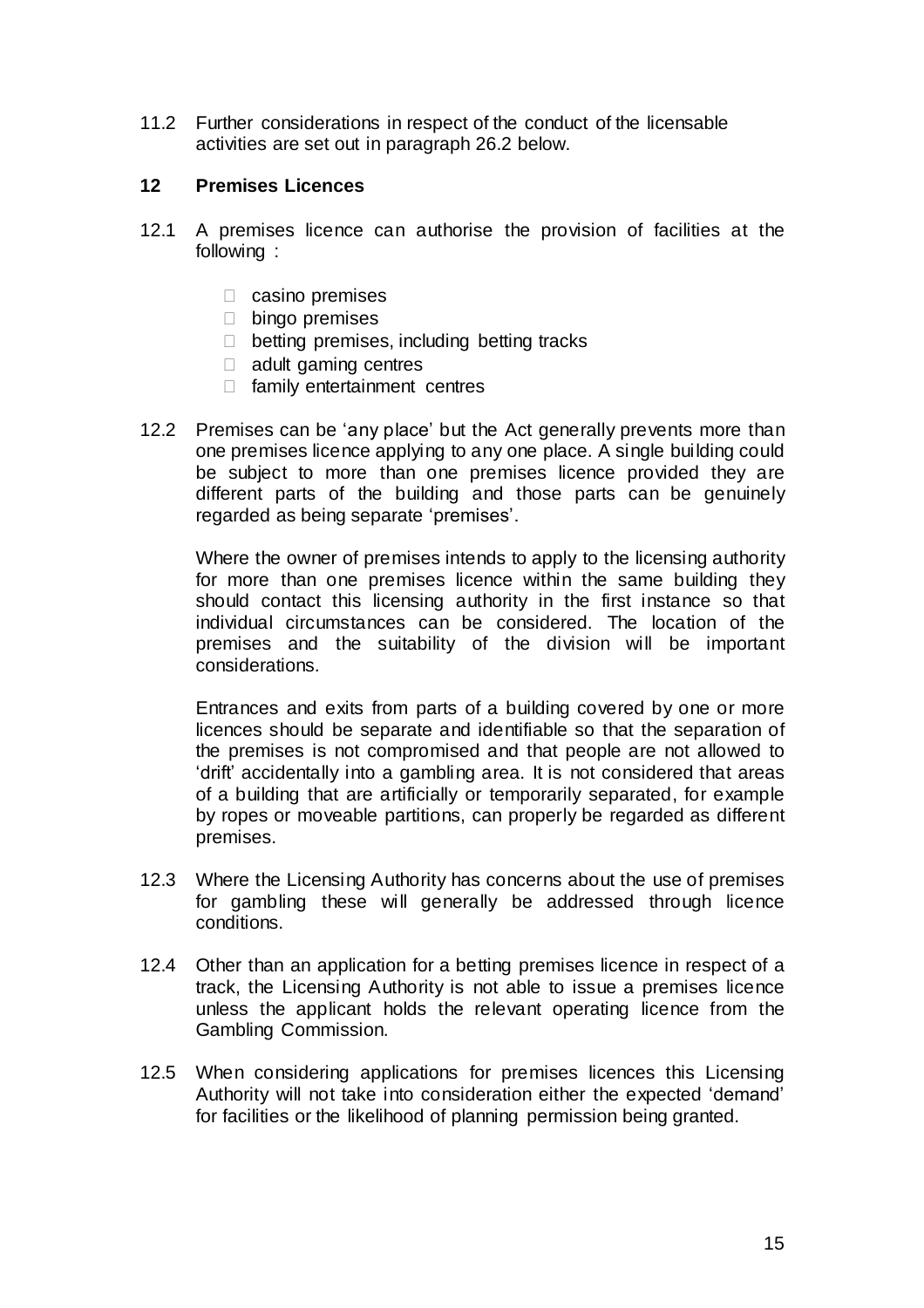- 12.6 The Licensing Authority will maintain a register of premises licences issued and will ensure that the register is open for public inspection at all reasonable times.
- 12.7 A licence to use premises for gambling will only be issued where this licensing authority is satisfied that the premises in question are going to be ready to be used for gambling in the reasonably near future, consistent with the scale of building or alterations required before the premises are brought into use. If this is not the case eg if construction is not yet complete, or if they need an alteration, or if the applicant does not yet have a right to occupy them, then the person can apply to the licensing authority for a provisional statement. (See the section headed "Provisional Statements" below).

# **13 Responsible Authorities**

- 13.1 These are generally public bodies that must be notified of all applications and who are entitled to make representations to the Licensing Authority if they are relevant to the licensing objectives.
- 13.2 Section 157 of the Act defines those authorities as:
	- The licensing authority in whose area the premises is situated
	- The Gambling Commission
	- The Chief Officer of Police for a police area in which the premises is situated
	- The Fire and Rescue Authority for an area in which the premises is situated
	- The local planning authority for an area in which the premises is situated
	- The authority which has functions in respect of minimising or preventing the risk of pollution of the environment or of harm to human health in an area in which the premises is situated ie the Environmental Health Authority
	- The body, designated in writing by the Licensing Authority for an area in which the premises is situated, as competent to advise the authority about the protection of children from harm
	- Her Majesty's Revenue and Customs
	- Any other person prescribed for the purposes of this section by regulations made by the Secretary of State
- 13.3 The principles that the licensing authority has applied in exercising its powers under Section 157(h) of the Act to designate in writing, a body which is competent to advise the authority about the protection of children from harm are:
	- The need for the body to be responsible for an area covering the whole of the licensing authority's area; and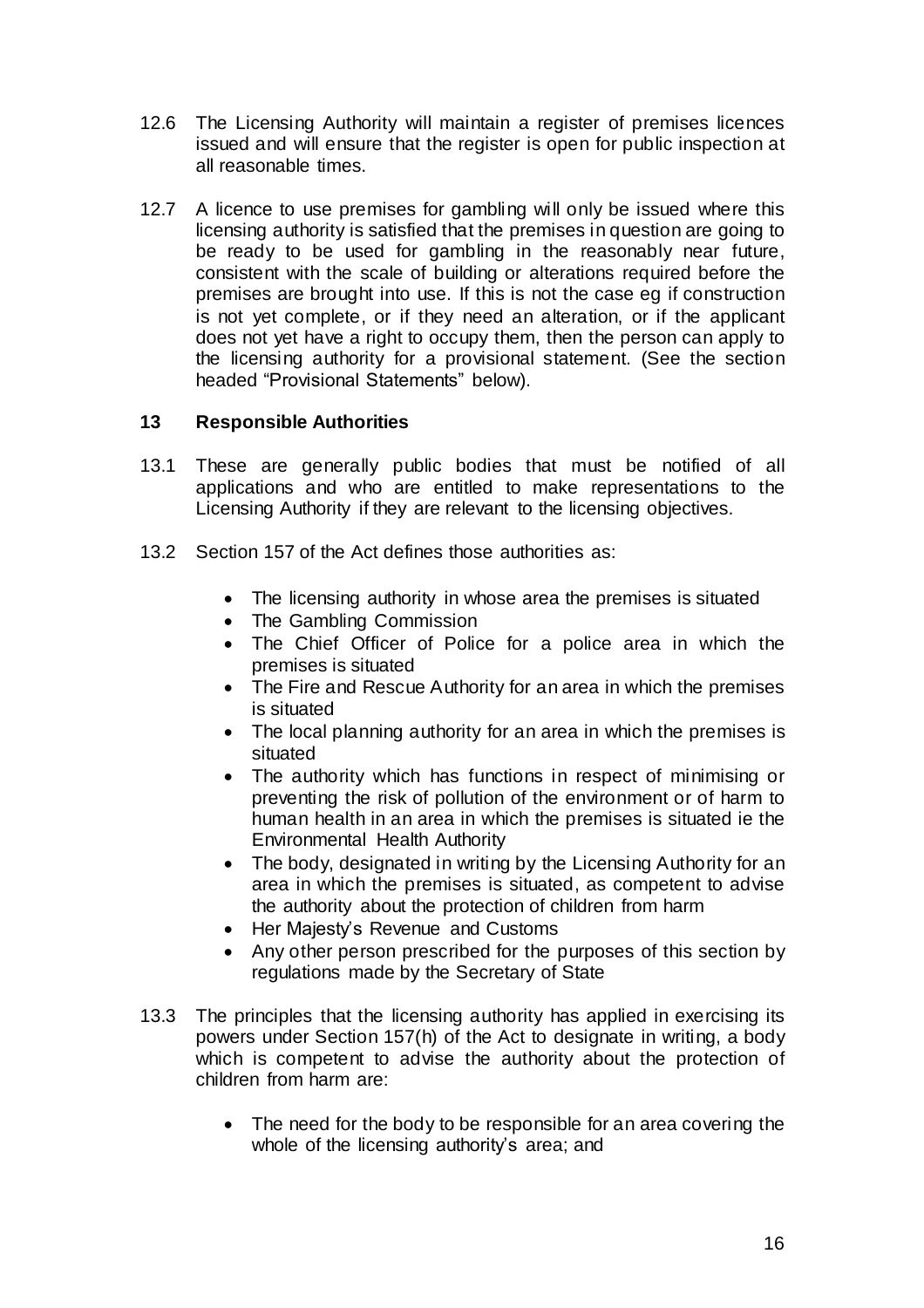- The need for the body to be answerable to democratically elected persons rather than any particular vested interest group
- 13.4 In accordance with the suggestion in the Gambling Commission's Guidance to Licensing Authorities, this Authority designates the Gateshead Safeguarding Children Partnership for this purpose.
- 13.5 The contact details of all the Responsible Authorities under the Gambling Act 2005 are available via the Council's website at: [www.gateshead.gov.uk](http://www.gateshead.gov.uk/)
- 13.6 Any concerns expressed by a responsible authority in relation to their own functions cannot be taken into account unless they are relevant to the application itself and the licensing objectives. In this regard the Licensing Authority may disregard representations that it thinks are irrelevant i.e.
	- there are too many gambling premises in the locality
	- the premises are likely to be a fire risk
	- the location of the premises is likely to lead to traffic congestion
	- the premises will cause crowds to congregate in one area causing noise and nuisance
- 13.7 Each representation will, however, be considered on its own individual merits.

# **14 Interested Parties**

- 14.1 Interested parties can make representations about licence applications, or apply for a review of an existing licence.
- 14.2 An interested party is someone who:
	- lives sufficiently close to the premises to be likely to be affected by the authorised activities, or
	- has business interests that might be affected by the authorised activities, or
	- represents persons in either of the two groups above
- 14.3 In determining whether someone lives sufficiently close to a particular premises so as to be affected, the Licensing Authority will take into account, among other things:
	- $\bullet$  the size of the premises
	- the nature of the premises
	- the distance of the premises from the person making the representation
	- the potential impact of the premises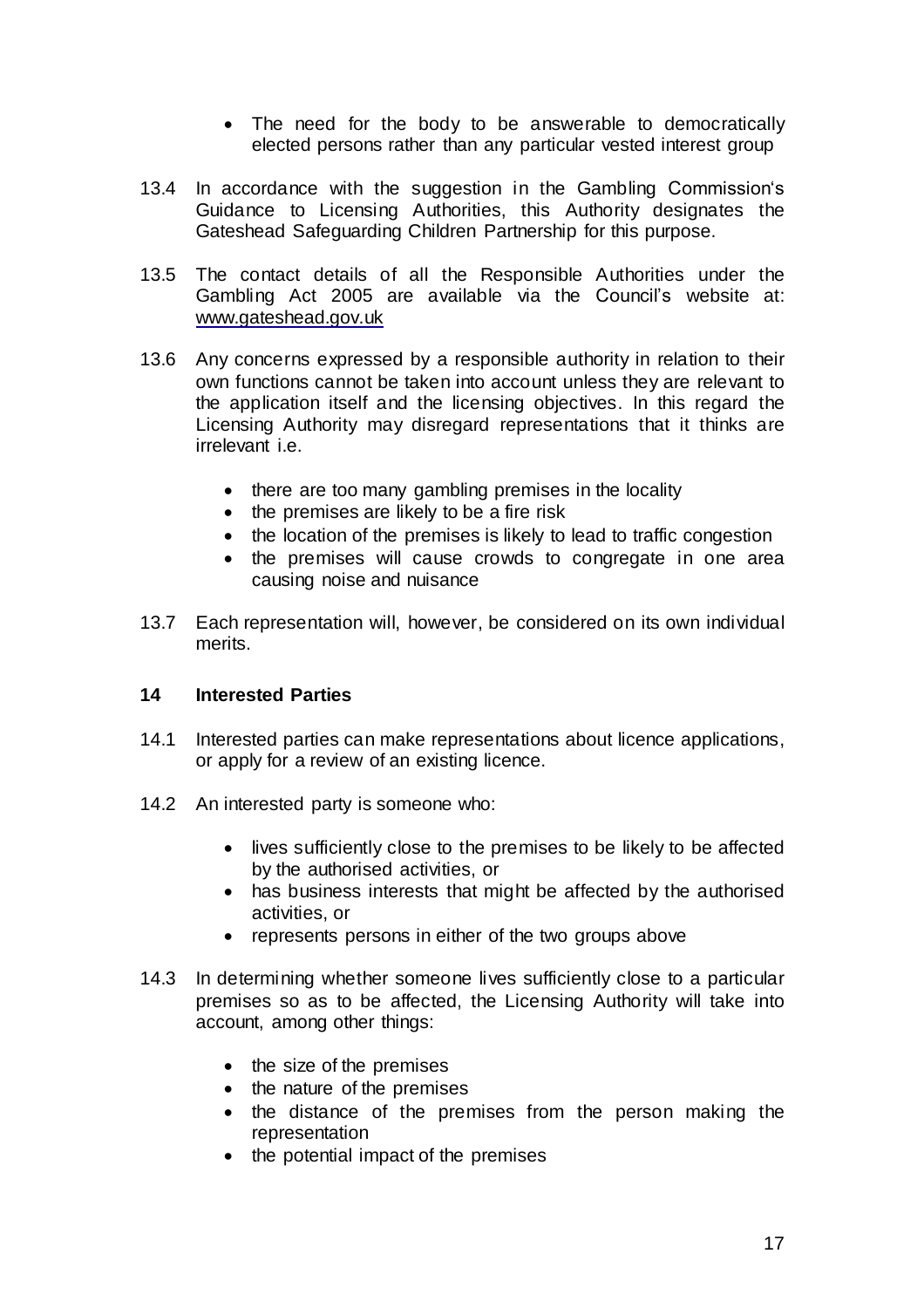- 14.4 In determining whether a person has a business interest which could be affected the Licensing Authority will consider, among other things:
	- $\bullet$  the size of the premises
	- $\bullet$  the nature of the premises
	- the catchment area of the premises, and
	- whether the person making the representation has business interests in the catchment area that might be affected
- 14.5 If an existing gambling business makes a representation that it is going to be affected by another gambling business starting up in the area the Licensing Authority would not consider this, in the absence of other evidence, as a relevant representation as it does not relate to the licensing objectives and instead relates to demand or competition.
- 14.6 Interested parties (and applicants/licensees) are entitled to be represented at hearings. Ward members, residents associations and community partnerships are able to make representation on behalf of interested parties if they clearly specify the individual or group of persons that they are representing and demonstrate that the individual or group of individuals falls within the definition of an "interested party" as above.
- 14.7 The Licensing Authority may, in certain circumstances, disregard a representation if it thinks it is frivolous or vexatious or that it will certainly not influence the authority's determination of the application. This will generally be a matter of fact given the circumstances of each individual case but, before coming to a decision the Licensing Authority will normally consider:
	- who is making the representation and whether there is a history of making representations that are not relevant,
	- whether it raises a 'relevant' issue or not, or
	- whether it raises issues specifically to do with the premises which are the subject of the application

#### **15 Conditions of licence**

- 15.1 The Authority may impose conditions or exclude conditions on a premises licence under s169 of the Act if it considers it necessary to do so. Such decisions will normally follow a hearing of the relevant application after representations have been received or the authority has notified the applicant that it is minded to impose or exclude such conditions. All parties may agree that a hearing is not necessary.
- 15.2 Conditions imposed by the Licensing Authority may be general in nature by applying to all licences, or those of a particular type, or they may be specific to a particular licence. Additional conditions will only be imposed where it is considered that the mandatory and default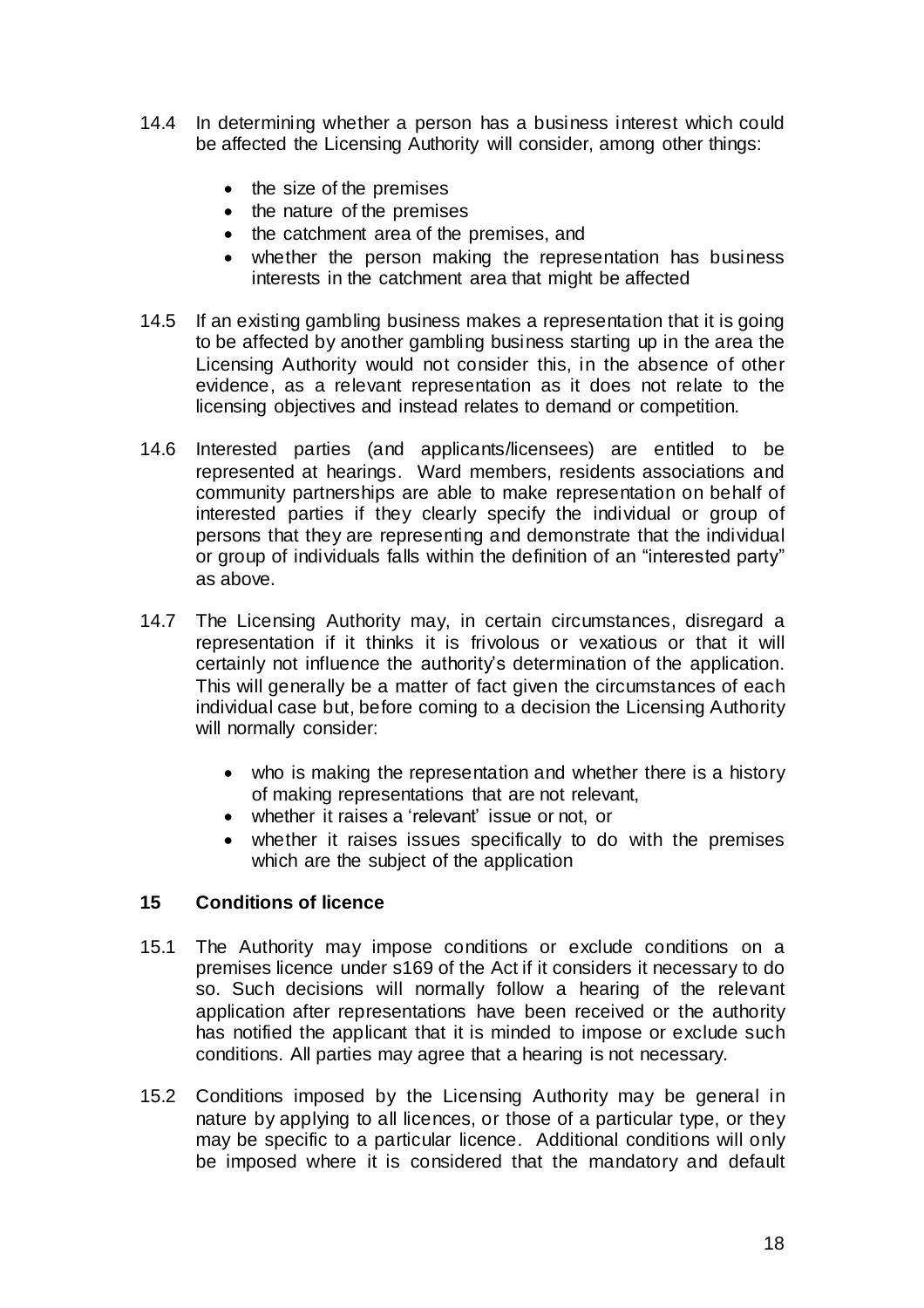conditions need to be supplemented in order to uphold the licensing objectives.

- 15.3 The Licensing Authority will not impose conditions that limit the use of premises for gambling unless it is deemed to be necessary as a result of the requirement to act in accordance with the Gambling Commission's guidance, any codes of practice issued by the Commission, this Statement of Principles or in a way that is reasonably consistent with the licensing objectives.
- 15.4 Any conditions imposed by the Licensing Authority will be proportionate to the circumstances they are intended to address. In particular, the Licensing Authority will ensure that any conditions are:
	- relevant to the need to make the premises suitable as a gambling facility
	- directly related to the premises and the type of licence applied for
	- fairly and reasonably related to the scale and type of premises
	- reasonable in all other respects
- 15.5 Examples of some conditions and restrictions which are likely to be attached in certain circumstances include those relating to opening hours, age limits, or keeping children and other vulnerable people away from gaming machines.
- 15.6 The Licensing Authority will not consider imposing conditions:
	- which make it impossible to comply with an operating licence condition imposed by the Gambling Commission
	- relating to gaming machine categories or method of operation
	- which specify that membership of a club or other body is required
	- in relation to stakes, fees, winnings or prizes
- 15.7 Duplication with other statutory or regulatory regimes will be avoided as far as possible. Each case will be assessed on its own individual merits.

#### **16 Casinos**

16.1 There are no casinos in Gateshead and in order for there to be any there would need to be a change in National legislation. If that should happen during the currency of this Statement of Principles a further amendment will be issued.

# **17 Bingo**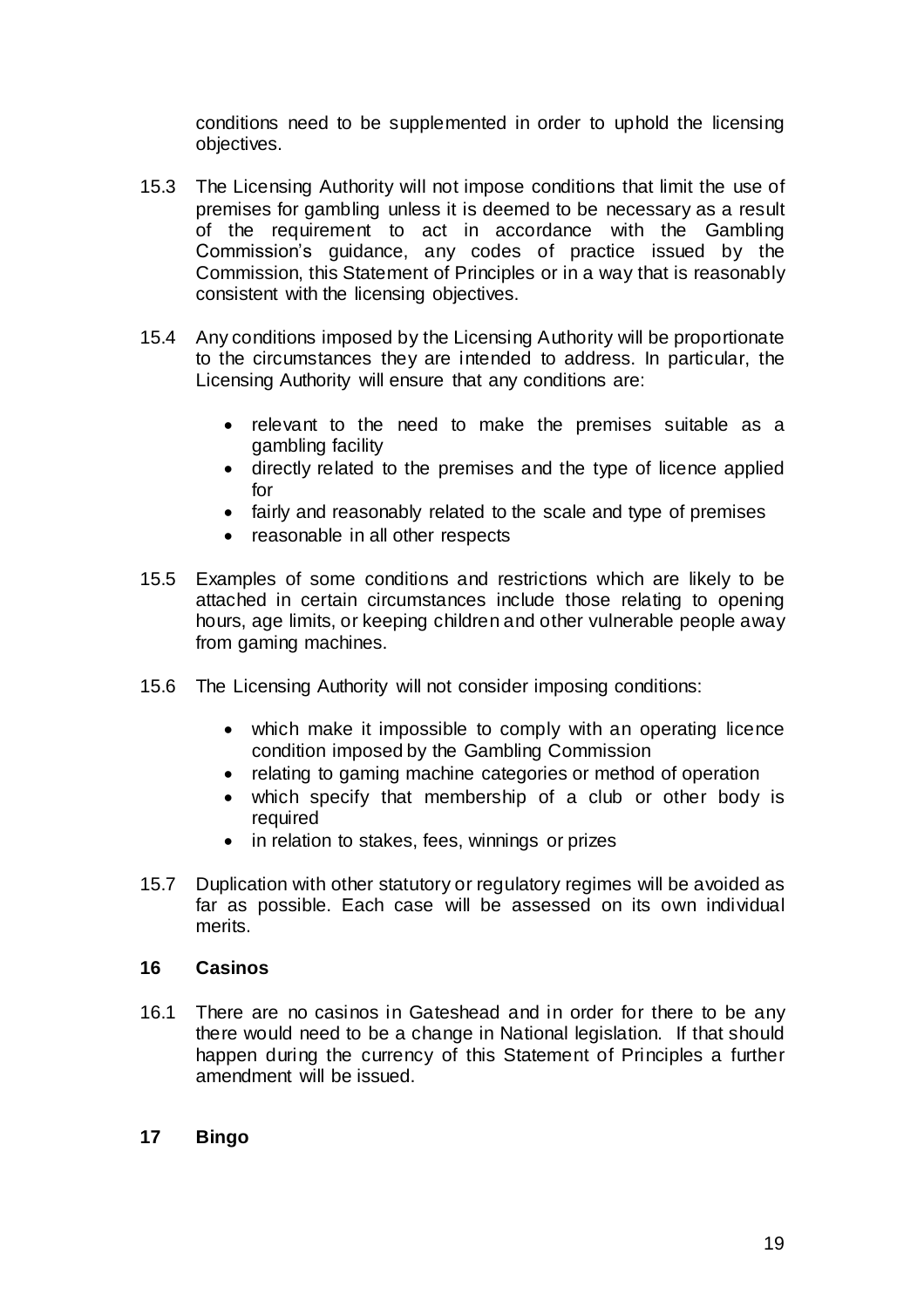- 17.1 The holder of a bingo operating licence will be able to provide any type of bingo game including cash and prize bingo.
- 17.2 Commercial bingo halls will require a bingo premises licence from the Licensing Authority.
- 17.3 Amusement arcades providing prize bingo will require a prize gaming permit from the Licensing Authority.
- 17.4 In each of the above cases it is important that where children are allowed to enter premises licensed for bingo, in whatever form, they are not allowed to participate in any bingo game. When considering applications of this type the Licensing Authority will therefore take into account, among other things, the location of the games or machines, access to those areas, general supervision of the premises and the display of appropriate notices.
- 17.5 A limited number of gaming machines may also be made available at bingo-licensed premises. The holder of a bingo premises licence may make available for use a number of category B machines not exceeding 20% of the total number of gaming machines on the premises.
- 17.6 Bingo is a class of equal chance gaming and will be permitted in alcohol licensed premises and in clubs provided it remains below a certain threshold, otherwise it will be subject to a bingo operating licence which will have to be obtained from the Gambling Commission.

#### **18 Betting**

- 18.1 Anyone wishing to operate a betting office will require a betting premises licence from the Licensing Authority. Children and young persons will not be able to enter premises with a betting premises licence.
- 18.2 Betting premises will be able to provide a limited number of gaming machines and some betting machines. The holder of a betting premises licence may make available for use up to four gaming machines of Category B, C or D. Category B machines at betting premises are restricted to sub-category B2, B3 and B4 machines.
- 18.3 Each application will be considered on its own individual merits.

#### **19 Tracks**

19.1 Only one premises licence can be issued for any particular premises at any time unless the premises is a 'track'. A track is a site where races or other sporting events take place.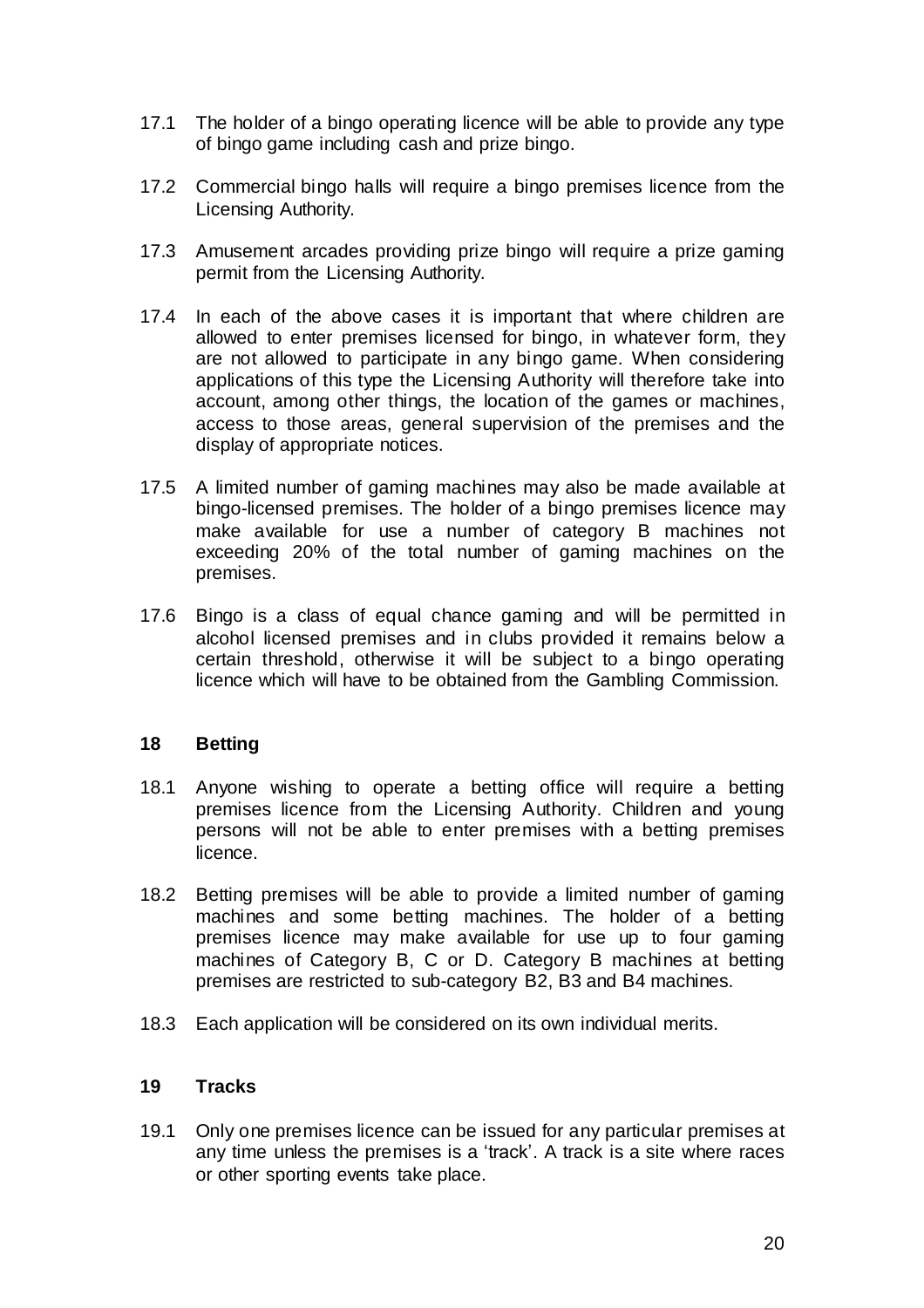- 19.2 Track operators are not required to hold an 'operators licence' granted by the Gambling Commission. Therefore, premises licences for tracks, issued by the Licensing Authority are likely to contain requirements for premises licence holders about their responsibilities in relation to the proper conduct of betting. Indeed, track operators will have an important role to play, for example in ensuring that betting areas are properly administered and supervised.
- 19.3 Although there will, primarily be a betting premises licence for the track there may be a number of subsidiary licences authorising other gambling activities to take place. Unlike betting offices, a betting premises licence in respect of a track does not give an automatic entitlement to use gaming machines.
- 19.4 When considering whether to exercise its power to restrict the number of betting machines at a track the Licensing Authority will consider the circumstances of each individual application and, among other things will consider the potential space for the number of machines requested, the ability of track staff to supervise the machines, especially if they are scattered around the site, and the ability of the track operator to prevent children and young persons and vulnerable people betting on the machines.

# **20 Travelling Fairs**

- 20.1 The Gambling Act defines a travelling fair as wholly or principally providing amusements and they must be on a site that has been used for fairs for no more than 27 days per calendar year.
- 20.2 Gateshead Council as a licensing authority is responsible for deciding whether, where gaming machines and/or equal chance prize gaming without a permit is to be made available for use at travelling fairs, the statutory requirement that the facilities for gambling amount to no more than an ancillary amusement at the fair is met.
- 20.3 It is noted that the 27 day statutory maximum for the land being used as a fair applies on a per calendar year basis, and that it applies to the piece of land on which the fairs are held, regardless of whether it is the same or different travelling fairs occupying the land. The licensing authority will work with its neighbouring authorities to ensure that land which crosses our boundaries is monitored so that the statutory limits are not exceeded.

#### **21 Provisional Statements**

21.1 Developers may wish to apply to this authority for provisional statements before entering into a contract to buy or lease property or land to judge whether a development is worth taking forward in light of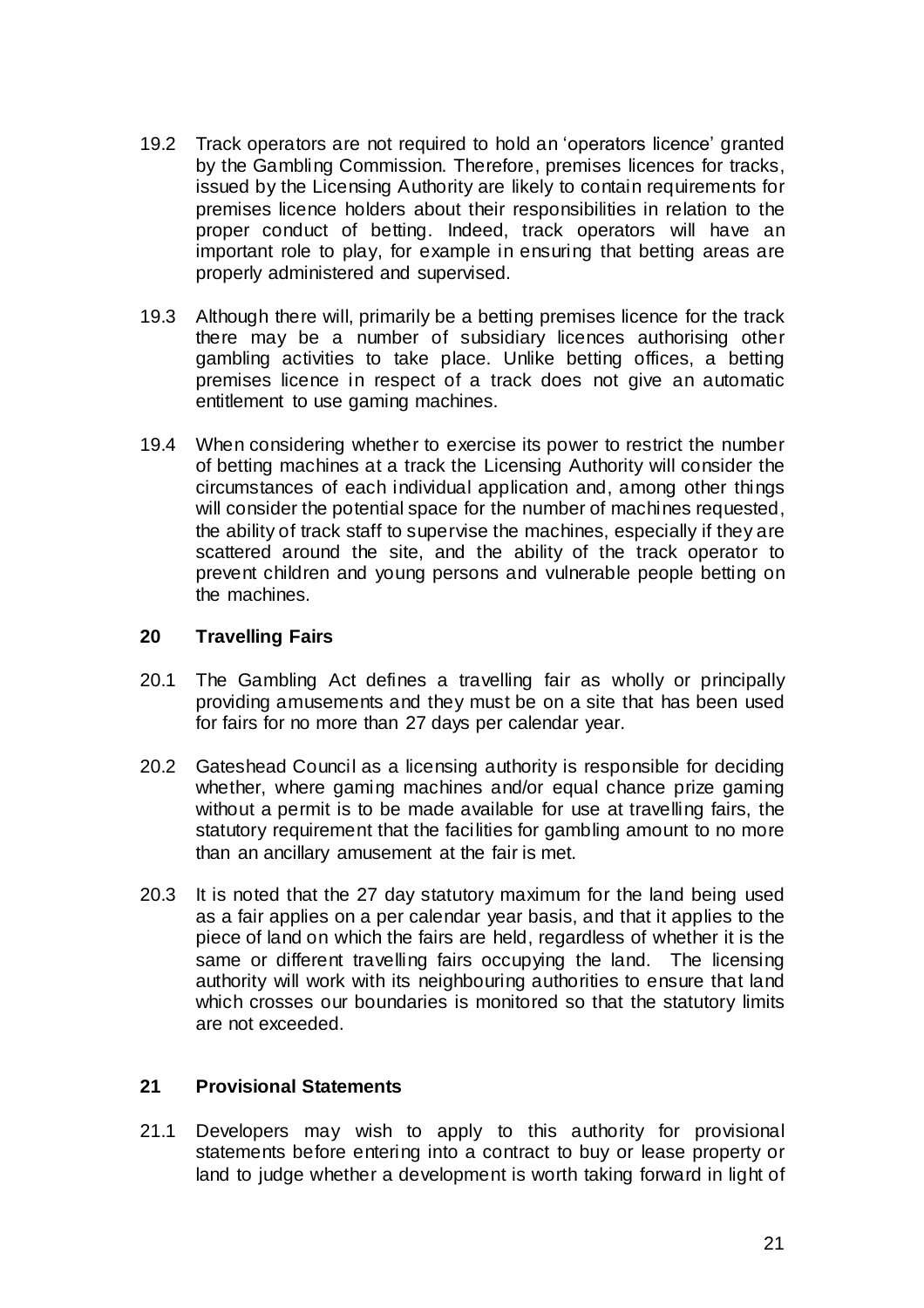the need to obtain a premises licence. There is no need for the applicant to hold an operating licence in order to apply for a provisional statement.

- 21.2 The Act provides for a person to make an application to the licensing authority for a provisional statement in respect of premises that he or she expects to be constructed or altered, or to acquire a right to occupy.
- 21.3 The process for considering an application for a provisional statement is the same as that for a premises licence application. The applicant is obliged to give notice of the application in the same way as applying for a premises licence. Responsible authorities and interested parties may make representations and there are rights of appeal.
- 21.4 However, in contrast to the premises licence application, the applicant does not have to hold or have applied for an operating licence from the Gambling Commission (except in the case of a track) and they do not have to have a right to occupy the premises in respect of which their provisional application is made.
- 21.5 The holder of a provisional statement may then apply for a premises licence once the premises are constructed, altered or acquired. The licensing authority will be constrained in the matters it can consider when determining the premises licence application, and in terms of representations about premises licence applications that follow the grant of a provisional statement, no further representations from relevant authorities or interested parties can be taken into account unless they concern matters which could not have been addressed at the provisional statement stage, or they reflect a change in the applicant's circumstances.
- 21.6 In addition, the authority may refuse the premises licence (or grant it on terms different to those attached to the provisional statement) only by reference to matters:
	- which could not have been raised by objectors at the provisional statement stage;
	- which in the authority's opinion reflect a change in the operator's circumstances ; or
	- where the premises has not been constructed in accordance with the plan submitted with the application. This must be a substantial change to the plan and this licensing authority notes that it can discuss any concerns it has with the applicant before making a decision.

#### **22 Lotteries**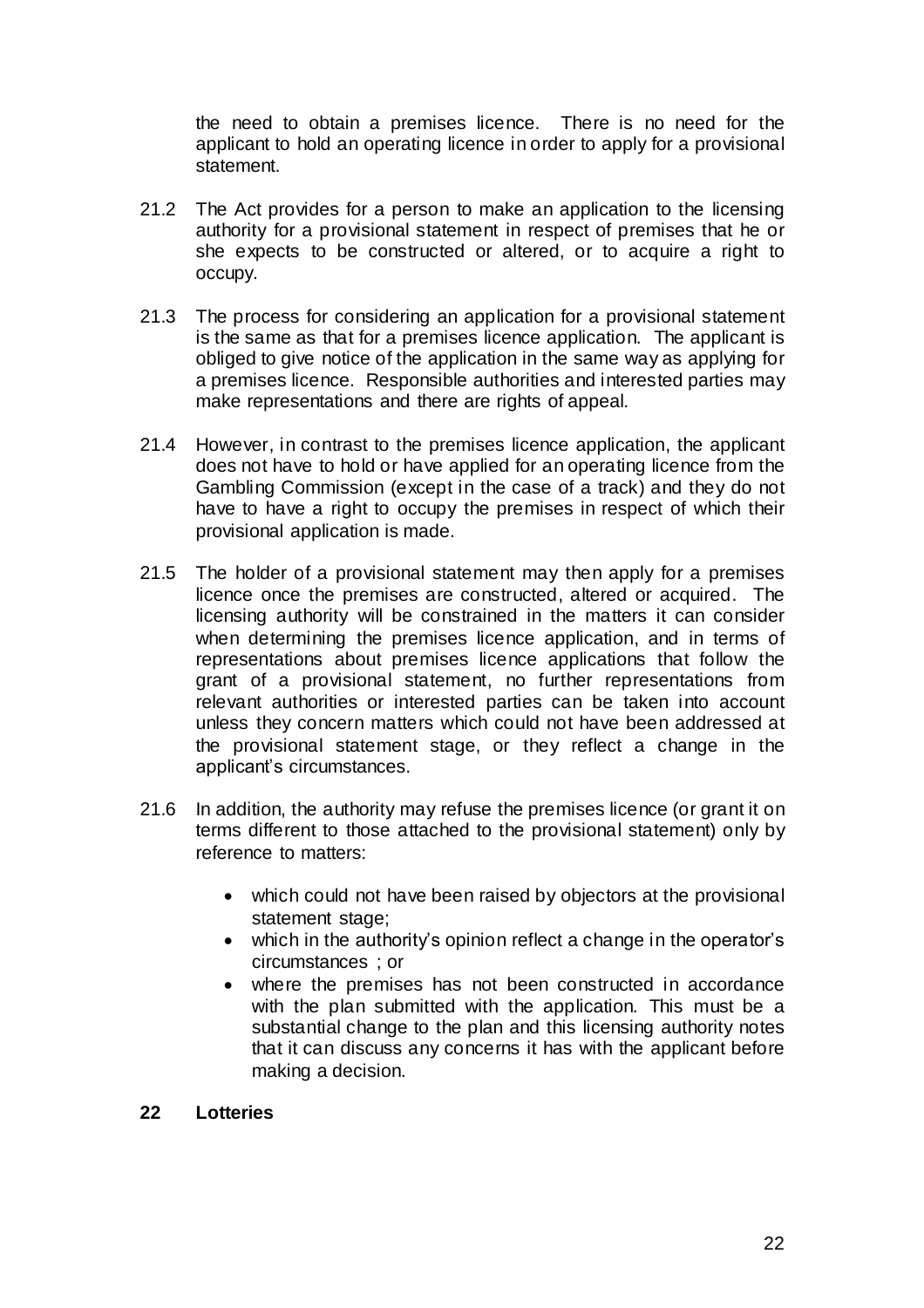- 22.1 Promoting or facilitating a lottery is unlawful unless it is run in accordance with an operating licence issued by the Gambling Commission or it is an 'exempt' lottery as defined by the Act.
- 22.2 One of those exemptions is in respect of what are termed "small societies lotteries" and the Licensing Authority is responsible for registering these 'small' lotteries.
- 22.3 A society will be allowed to register with the Licensing Authority if it is a 'non-commercial' lottery, in other words, it is established and conducted:
	- for charitable purposes ;
	- for the purpose of enabling participation in, or of supporting, sport, athletic or a cultural activity ; or
	- for any other non-commercial purpose other than for private gain.
- 22.4 The society must have been established for one of the permitted purposes and the proceeds of any lottery must be devoted to those purposes.
- 22.5 The promoting society of a small society lottery must, throughout the period during which the lottery is promoted, be registered with a licensing authority.
- 22.6 Societies wishing to run a small society lottery should complete the prescribed form that is available from the Licensing Authority, and return it to the Licensing Authority together with the relevant fee. The applicant will then be notified when the application has been registered.
- 22.7 The Licensing Authority will maintain a register of small societies lotteries that it has registered and will notify the Gambling Commission as soon as practicable of certain prescribed information about the society and the lottery.

#### **23 Temporary Use Notices**

- 23.1 Temporary Use Notices allow the use of premises for gambling where there is no premises licence but where a gambling operator wishes to use the premises temporarily for providing facilities for gambling. Suitable premises might include hotels, conference centres and sporting venues.
- 23.2 The licensing authority can only grant a Temporary Use Notice to a person or company holding a relevant operating licence.
- 23.3 At the time of writing, relevant regulations made under the Gambling Act 2005 state that Temporary Use Notices can only be used to permit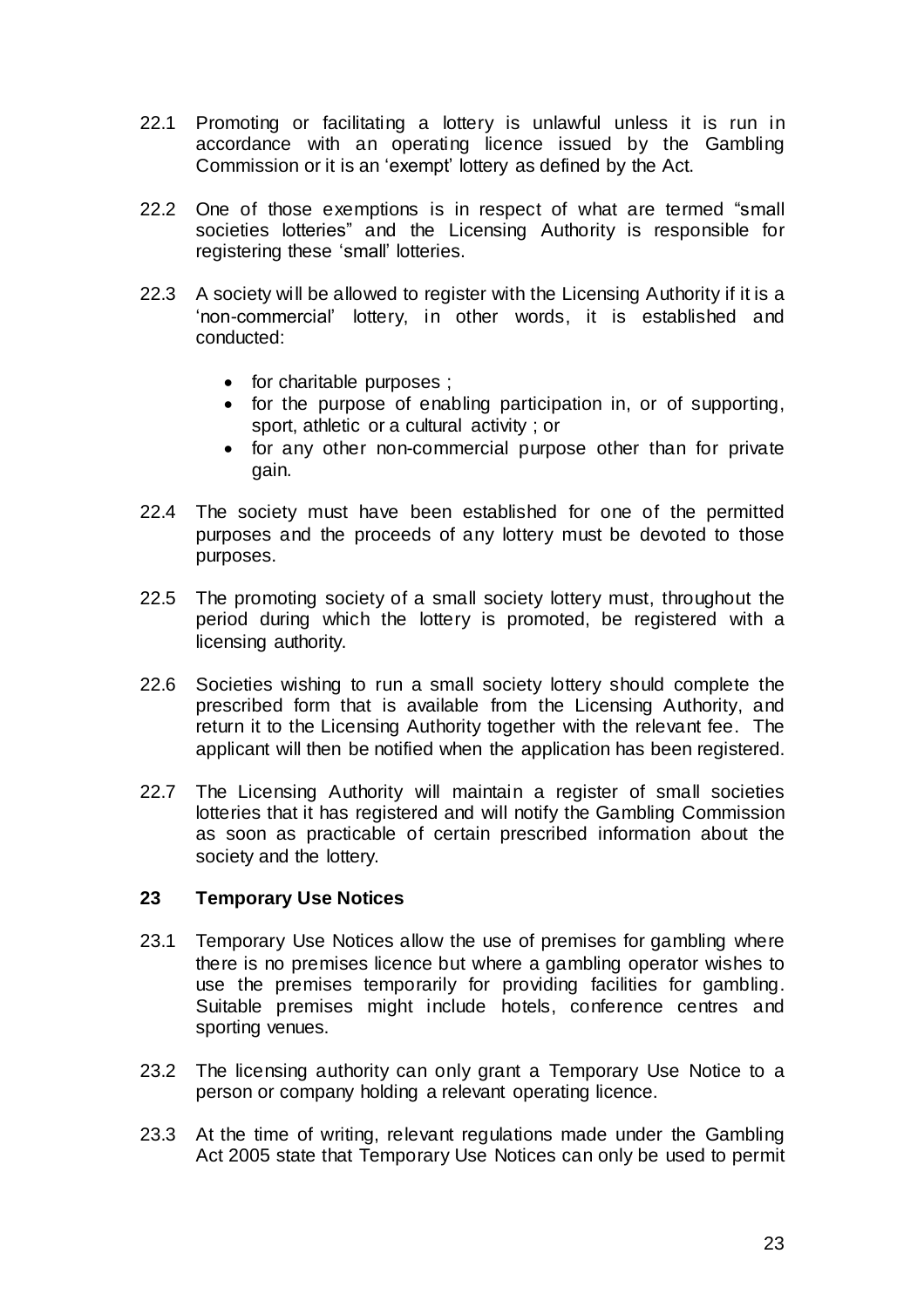the provision of facilities for equal chance gaming, where the gaming is intended to produce a single winner eg poker tournaments.

23.4 A set of premises cannot be the subject of temporary use notification for more than 21 days in a period of 12 months. This licensing authority expects to object to notices where it appears that their effect would be to permit regular gambling in a place that could be described as one set of premises eg an exhibition centre with several exhibition halls.

#### **24 Occasional Use Notices**

- 24.1 Occasional use notices provide permission for betting on a track on eight days or less in a calendar year without the need for a full premises licence.
- 24.2 Persons wishing to make use of the occasional use notice procedure should complete the appropriate form and return it to the Licensing Authority and the police.
- 24.3 This licensing authority will ensure that the statutory limit of eight days in a calendar year is not exceeded and will keep a record of the number of notices served in relation to each track.

#### **GAMING AND GAMING MACHINE PERMITS**

#### **25 Introduction**

- 25.1 A gaming machine can cover all types of gambling activity that can take place on a machine, including betting on 'virtual' events.
- 25.2 The Act itself prescribes the number and category of gaming machines that are permitted in each type of gambling premises.
- 25.3 Subject to the provisions of the Act, gaming machines can be made available in a wide variety of premises, including:
	- casinos
	- bingo premises
	- betting premises, (including tracks)
	- adult gaming centres
	- family entertainment centres
	- $\bullet$  clubs
	- pubs and other alcohol licensed premises
	- travelling fairs

A machine is not a gaming machine if the winning of a prize is determined purely by the player's skill. However, any element of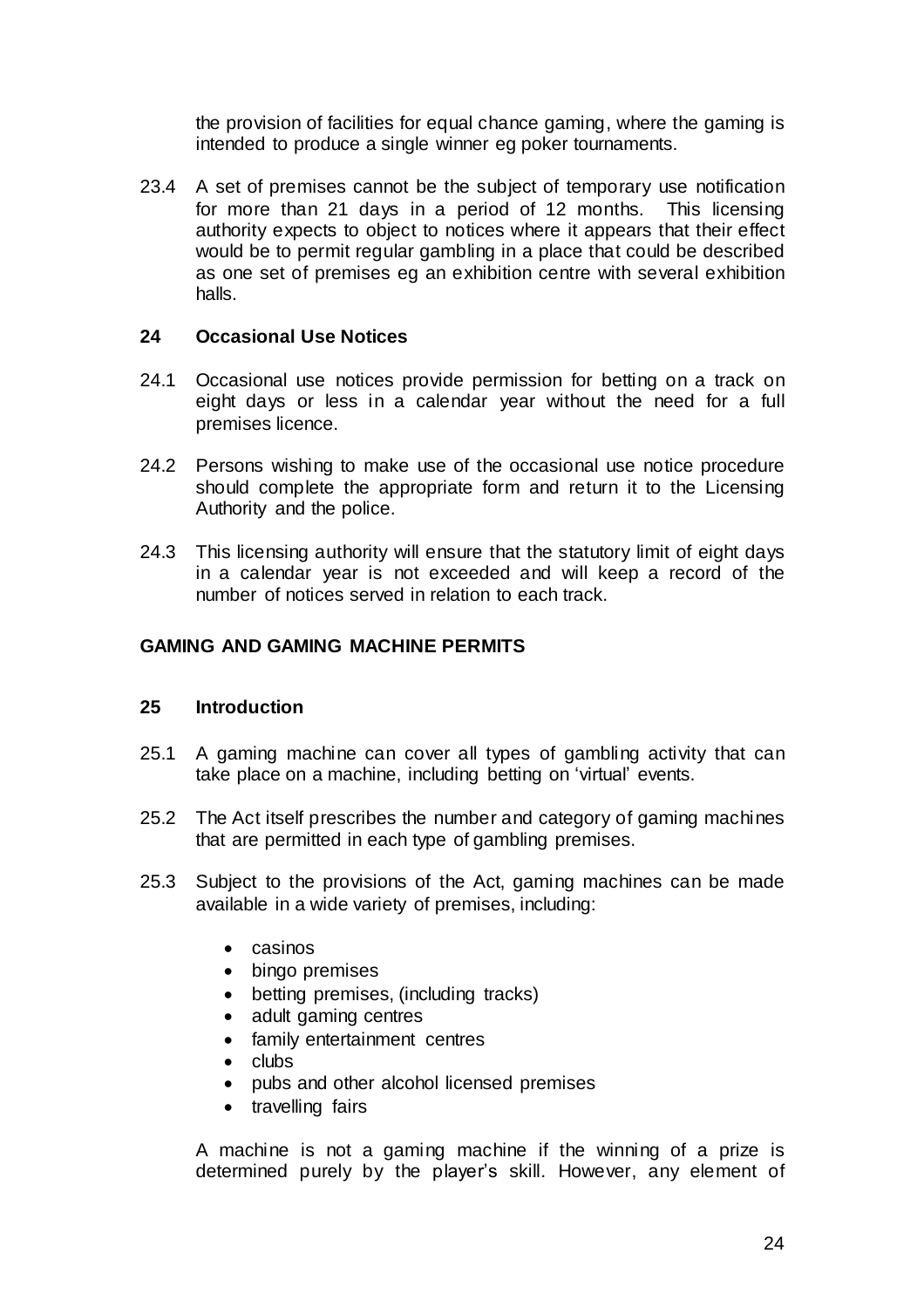'chance' imparted by the action of the machine would cause it to be a gaming machine.

The Licensing Authority will, where appropriate, seek to encourage permit and premises licence holders to adopt any codes of practice that may be introduced by the amusement industry from time to time.

As part of Gateshead Council's licensing function under the Gambling Act 2005 the licensing authority has responsibility for the issue of permits for licensed premises and club gaming machines, club gaming, gaming machines in unlicensed Family Entertainment Centres ("FECs") and for prize gaming.

Licensed premises, clubs and FECs are unlike other types of gambling premises in that gambling is not necessarily the main focus of the business or the main reason why people patronise the premises. For this reason, it is considered appropriate for this Statement of Principles to set out more detail about the principles and expectations of applicants in respect of the issue of permits.

This section relates to the exercise of the Licensing Authority's functions in respect of FEC permits, licensed premises gaming machine permits ("LP") and prize gaming permits (together referred to as "Permits") and is intended to enable persons who are considering making an application to the Licensing Authority for a Permit to understand the measures that the Licensing Authority will expect applicants to have addressed when making an application. These measures will be applied by the Licensing Authority in determining whether an application for a Permit should be granted.

25.4 A gaming machine is available for use if a person can take steps to play it without the assistance of an operator.

#### **26 General principles**

- 26.1 Where the Licensing Authority receives an application for a Permit, in order for the application to be duly considered the Authority should receive the following –
	- (1) The prescribed application notice completed in full clearly and legibly
	- (2) The prescribed fee
	- (3) Proof of the applicant's identity (and where the applicant is an individual, his / her age)
	- (4) Proof of the applicant's right to occupy the premises for which the Permit is sought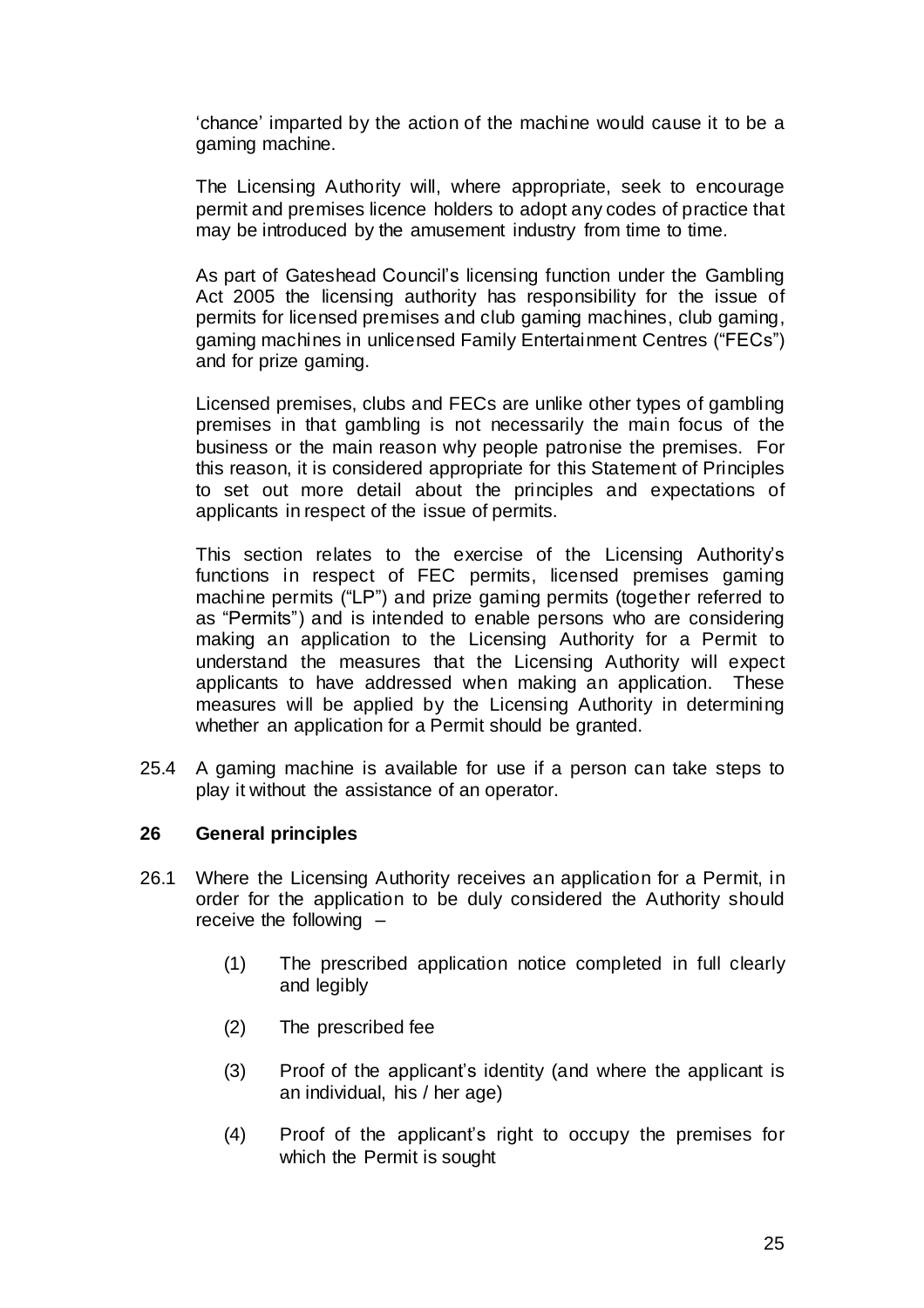- (5) (Where the applicant is an individual) a basic criminal record check no more than three calendar months old
- (6) Insurance certificate (or a certified copy duly stamped and signed by a solicitor / commissioner for oaths or notary public) confirming the availability of public liability insurance covering the proposed activity
- (7) A standard scale plan of the premises for which the Permit is sought showing –
	- (a) the boundary of the premises including any internal and external walls, entrances, exits, doorways and windows, and indicating the points of access available to the public
	- (b) the location of any fixed or temporary structures in the premises, including columns, stages, balconies and stairs
	- (c) the location of any counters, booths, offices or other locations from which staff may monitor the activities of persons on the premises
	- (d) the location of any public toilets within the boundary of the premises
	- (e) the location of fire extinguishers and smoke detectors
	- (f) the location of any ATM machines or other cash machines or change machines or other facilities by which persons may obtain monies to participate in the activities to be permitted under the Permit
	- (g) the proposed location of the machines for which the Permit is sought, and any other gaming machines , specifying the nature of each machine
	- (h) the location of any prize gaming paraphernalia including tables, seats, screens and prizes
- 26.2 The Licensing Authority will also expect the applicant to demonstrate effective policy and procedure for the protection of children and other vulnerable people from being harmed or exploited by gambling.

Applicants may wish to address the following issues, which are not an exhaustive list, and which may be more or less relevant depending on individual circumstances –

(1) training for staff to seek appropriate proof of age and identity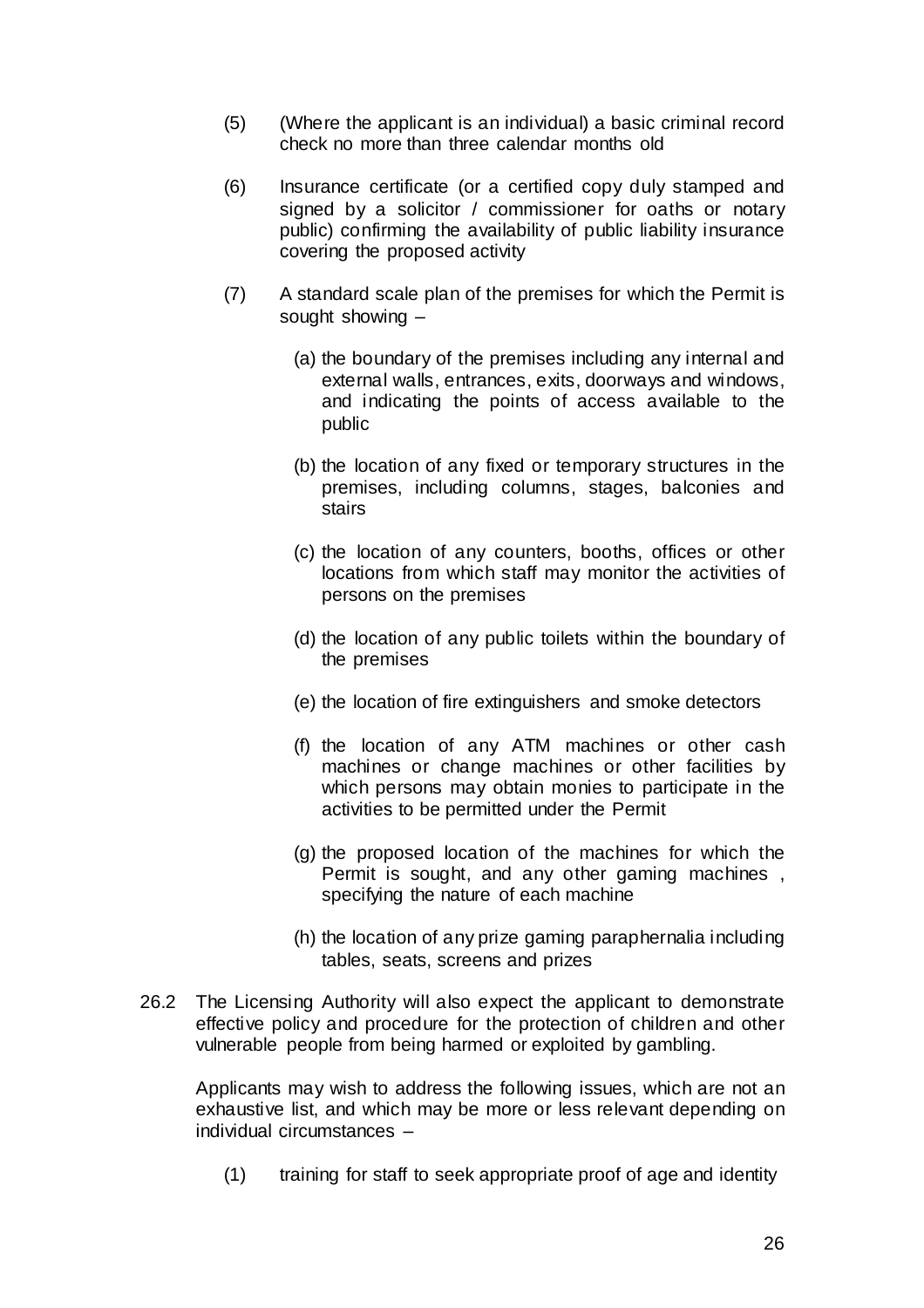- (2) maintenance of contact details for local schools, education authorities and the Gateshead Safeguarding Adults Board.
- (3) policy and procedure for liaison with appropriate responsible bodies including Northumbria Police, Tyne & Wear Fire and Rescue Service, and local community representatives and Neighbourhood Watch / Pubwatch
- (4) maintenance of records of local school term times
- (5) training in the reporting of truant children to appropriate bodies
- (6) training in dealing with the problems associated with the attendance or attempted attendance of truant children
- (7) policy and procedure to address any problems that may arise from increased numbers of children during non-term time, including to ensure that sufficient competent staff are on duty
- (8) maintenance of a register of incidents including refusals, attendance of truant children, excessive gambling by children and other vulnerable people, and anti-social behaviour, and training to be able to identify such incidents
- (9) policy and procedure to address such incidents including referral to management, consideration of response to patterns of incidents, and reporting incidents to relevant bodies
- (10) policy and procedure for the display of appropriate signage in relation to bodies offering assistance and advice, for instance GamCare and Child Line
- (11) training to ensure that all young children are accompanied by a responsible adult
- (12) policy and procedure to deal with attendance by unaccompanied young children
- (13) policy and procedure to regularly obtain enhanced criminal record checks for all staff working in the proximity of children
- (14) maintenance of staffing records including the names, dates of birth, National Insurance numbers and current addresses of all persons working in the proximity of children, and recording who is on duty at all times when the premises are open to the public
- (15) Training of staff to recognise vulnerability to gambling harm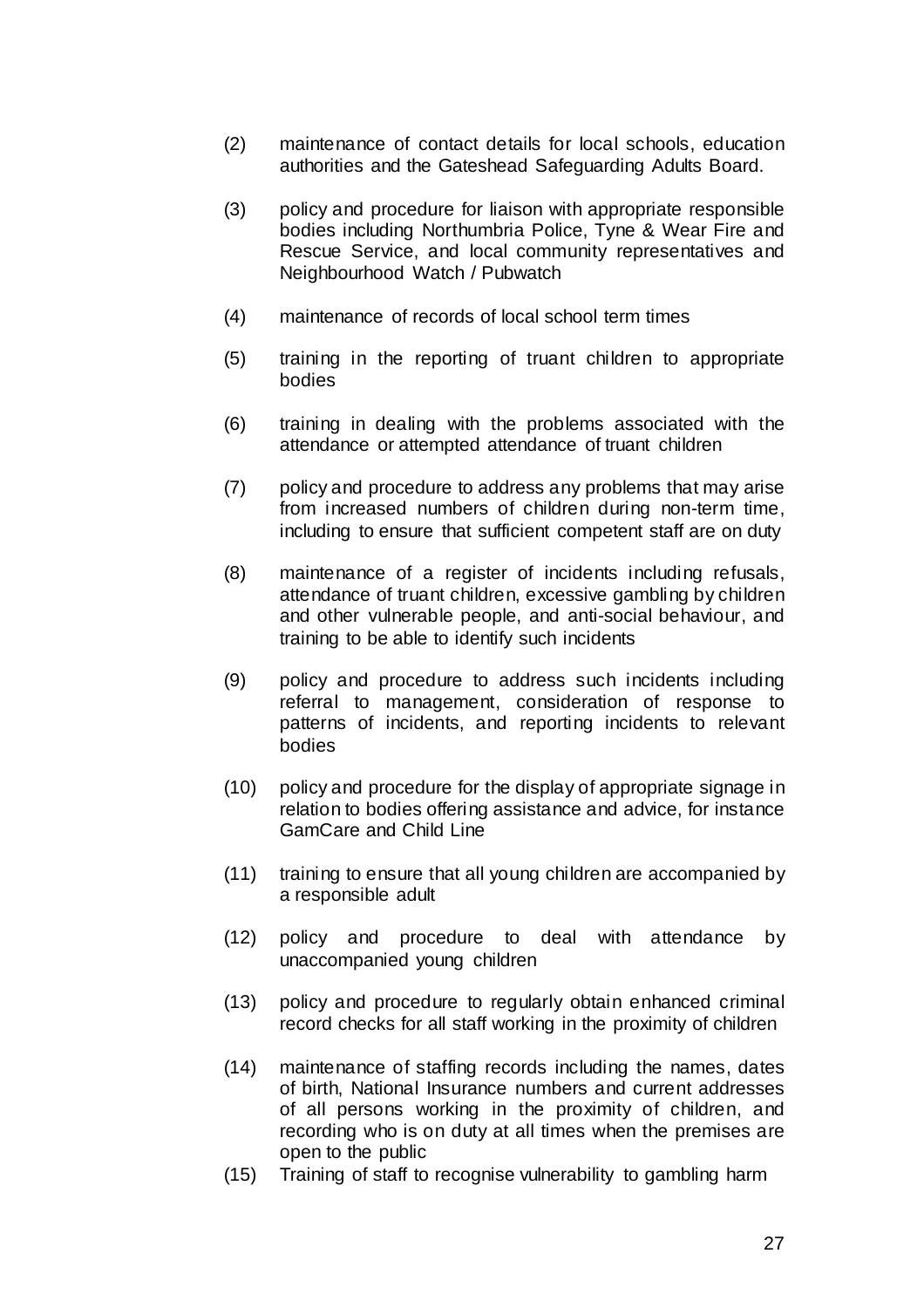*Not all of these issues will be relevant to all premises; however this list is intended to be indicative of the issues gambling operators may need to consider. Equally, there may be issues that are relevant to particular premises that are not referred to above.*

#### Self Exclusion

All non-remote casino and bingo and betting licences and holders of gaming machine general operating licences for adult gaming centres must offer self-exclusion schemes to customers requesting such a facility.

#### **27 Family Entertainment Centre Gaming Machine Permits**

- 27.1 FECs that require permits are defined in the Act as premises that are permitted to provide Category D gaming machines, but which do not have a Family Entertainment Centre Premises Licence.
- 27.2 The fact that a family entertainment centre is 'unlicensed' does not mean that it is unregulated. Rather, a premises licence is not required to operate as a FEC. Such FECs still require permits in order to provide Category D gaming machines.
- 27.3 Any premises wishing to provide any gaming machines outside Category D cannot qualify for a FEC Permit.
- 27.4 FECs will generally cater for families, including unaccompanied children and young people. Within the Borough it is anticipated that UFECs will generally be located at transport service centres, however this does not preclude FECs being located in other areas, and each application will be dealt with on its own merits.
- 27.5 The Licensing Authority will only grant a permit to a FEC where it is satisfied that the premises will be operated as a bona fide FEC.

*In addition to the documents set out above, it is this Licensing Authority's policy that applicants for a FEC permit must provide the Licensing Authority with evidence that the machines that are to be provided under the permit are to be supplied by a person holding a valid Gaming Machine Technical Operating Licence issued by the Gambling Commission.*

- 27.6 Where the Licensing Authority receives an application for a FEC permit, it will either be approved or refused by a Licensing Officer having due consideration to the relevant circumstances.
- 27.7 The Licensing Authority will only grant an application following consultation with the Chief Officer of Police for the area in which the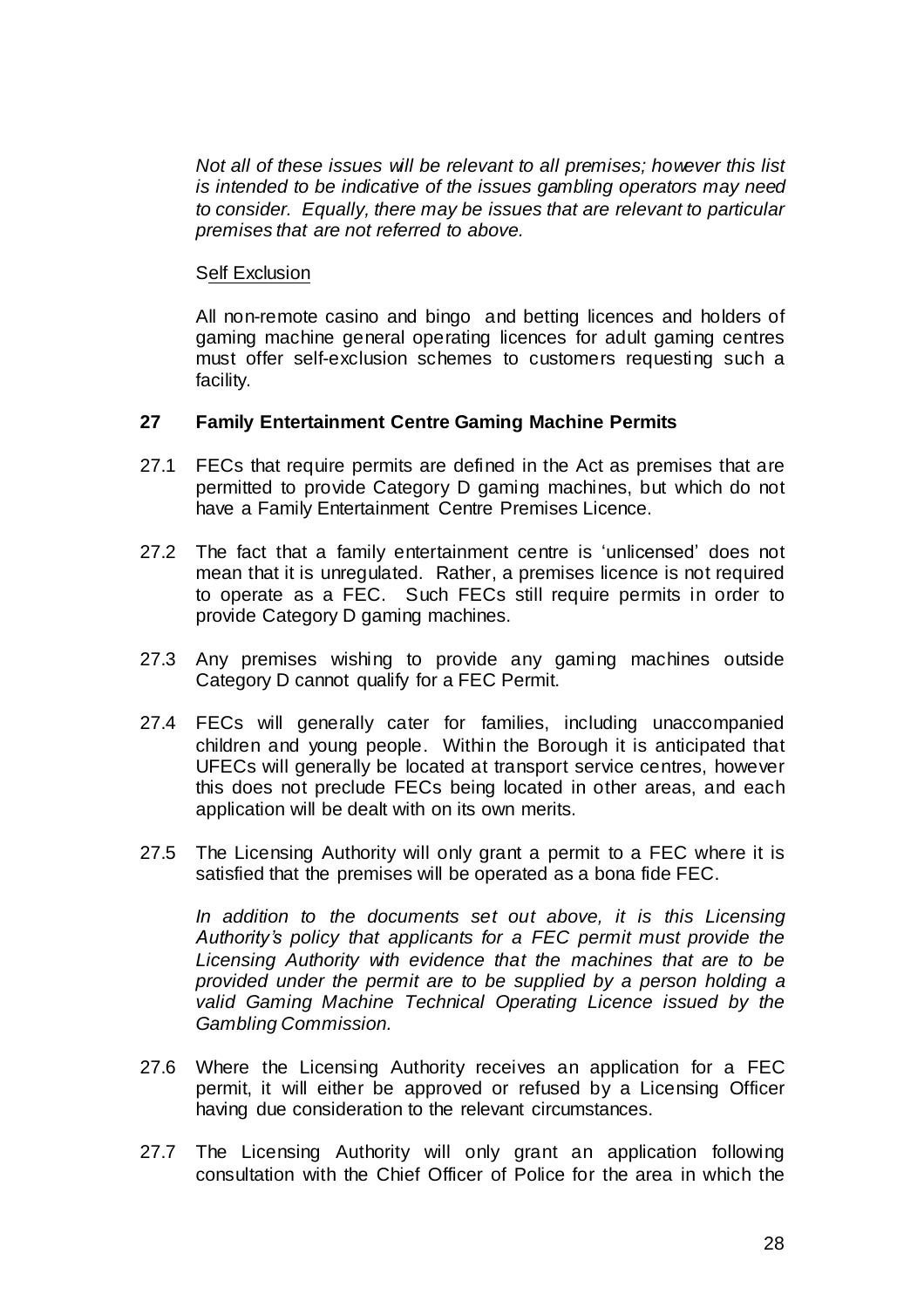premises are situated, and will take into account any representations made.

27.8 As above, if an application is refused then the applicant may request that decision to be reviewed at a hearing by the Sub Committee.

# **28 Prize Gaming Permits**

- 28.1 The Act defines 'prize gaming' as gaming where the nature and size of the prize that can be won is not determined by  $-$ 
	- the number of people participating in the gaming or
	- the amount of money paid to participate or amount of money raised by the gaming.
- 28.2 For instance, 'prize gaming' may include bingo where participants pay a fixed amount to have the opportunity to win a fixed prize (regardless of the number of other participants); however this would not constitute 'prize gaming' if the size of the prize varied depending on how many people participated in that particular game.
- 28.3 A prize gaming permit will authorise the provision of facilities for prize gaming at specified premises.
- 28.4 The Act requires prize gaming providers to comply with the following
	- o Limits on participation fees as set by Regulations from time to time;
	- o All chances to participate in the gaming must be acquired or allocated on the day and in the place which the gaming is taking place;
	- $\circ$  The game must be played entirely on that day;
	- o The result of the game must be made public in the premises as soon as reasonably practicable and in any event on the day that the game is played;
	- o The prize for which the game is played must not exceed the prescribed amount (if a monetary prize) or prescribed value (if a non-monetary prize) set out in Regulations from time to time; and
	- o Participation in the gaming must not entitle the participant to take part in any other gambling.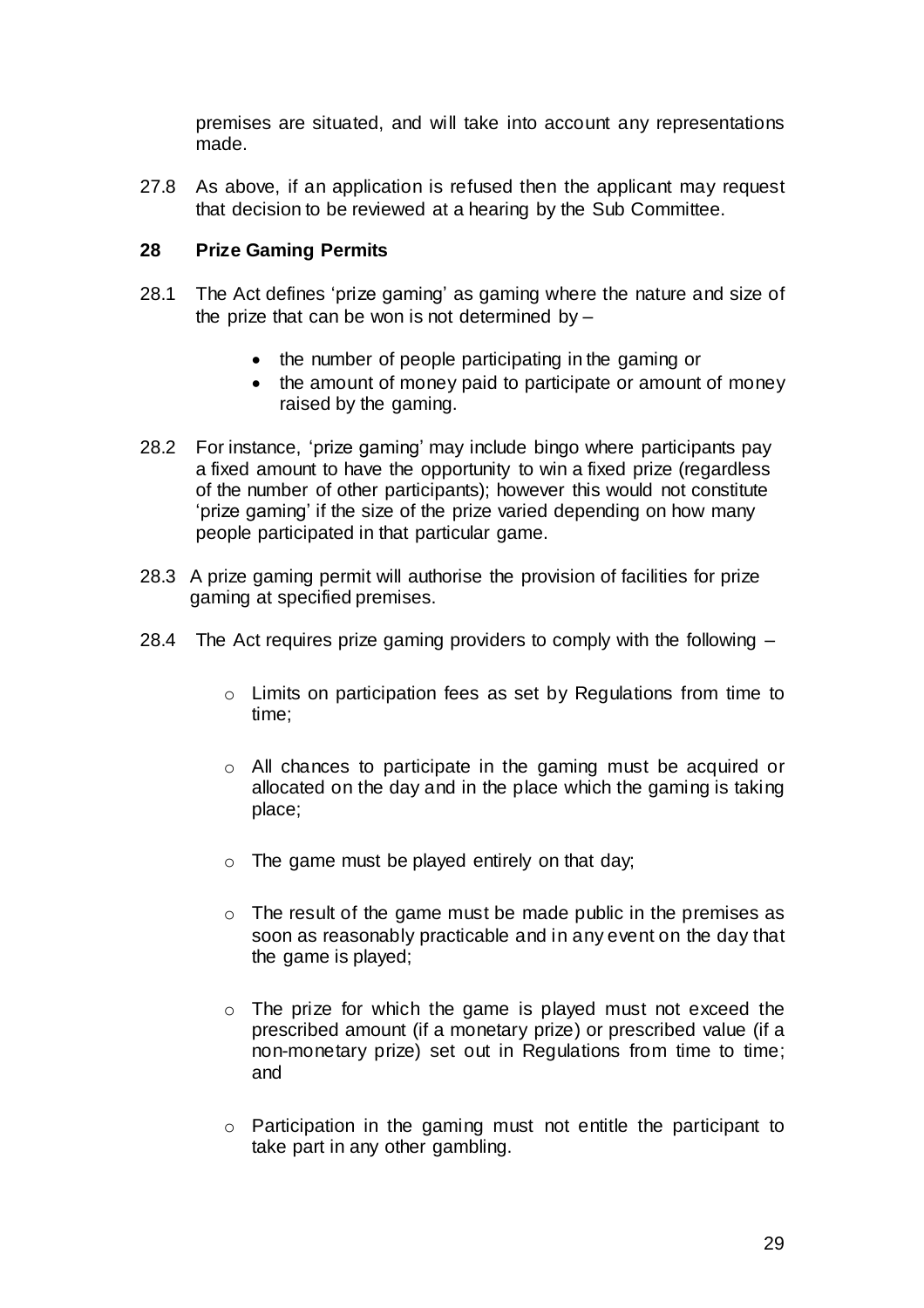- 28.5 Where the Licensing Authority receives an application for a prize gaming permit, it will either be approved or refused by a Licensing Officer having due consideration to the relevant circumstances.
- 28.6 The Licensing Authority will only grant an application following consultation with the Chief Officer of Police for the area in which the premises are situated, and will take into account any representations made.
- 28.7 As above, if an application is refused then the applicant may request that decision to be reviewed at a hearing by the Sub Committee.

#### **29 Licensed Premises Gaming Machine Permits**

29.1 Premises licensed under the Licensing Act 2003 for on-premises sale of alcohol (not being Clubs are referred to in section 29 below) are entitled to provide equal chance gaming and gaming machines subject to certain conditions as follows –

#### Gaming machines

- 29.2 LPs are automatically entitled to operate two Category C / D machines. *Gaming machines are considered to be 'adult entertainment' for the purposes of the Licensing Act. This automatic entitlement under the Gambling Act does not exempt permit holders from their requirement to set out in their operating schedule under the Licensing Act that they intend to provide 'adult entertainment' at the premises.*
- 29.3 The Act does not limit the number of machines that LPs may have under gaming machine permits, however it is this Licensing Authority's policy that generally the number of machines that a LP is automatically entitled to should be sufficient. This does not preclude further machines being permitted where it is considered appropriate; particular consideration will be given to whether operators are complying with the Gambling Commission Code of Practice in terms of supervision; *however it is the general view of this Licensing Authority that there should be no more than four such machines in operation on LPs.* Each case will be determined on its merits.
- 29.4 There are no requirements for such permits to be renewed, as they are of indefinite duration. The permit will continue as long as it the premises licence remains in existence, the premises licence holder continues to hold the licence, and the permit has not been surrendered, cancelled or forfeited.
- 29.5 Permits are not transferable. If the premises licence holder changes then the new licence holder must apply for a new permit.
- 29.6 Where the Licensing Authority receives an application for a gaming machine permit from premises licensed under the Licensing Act 2003,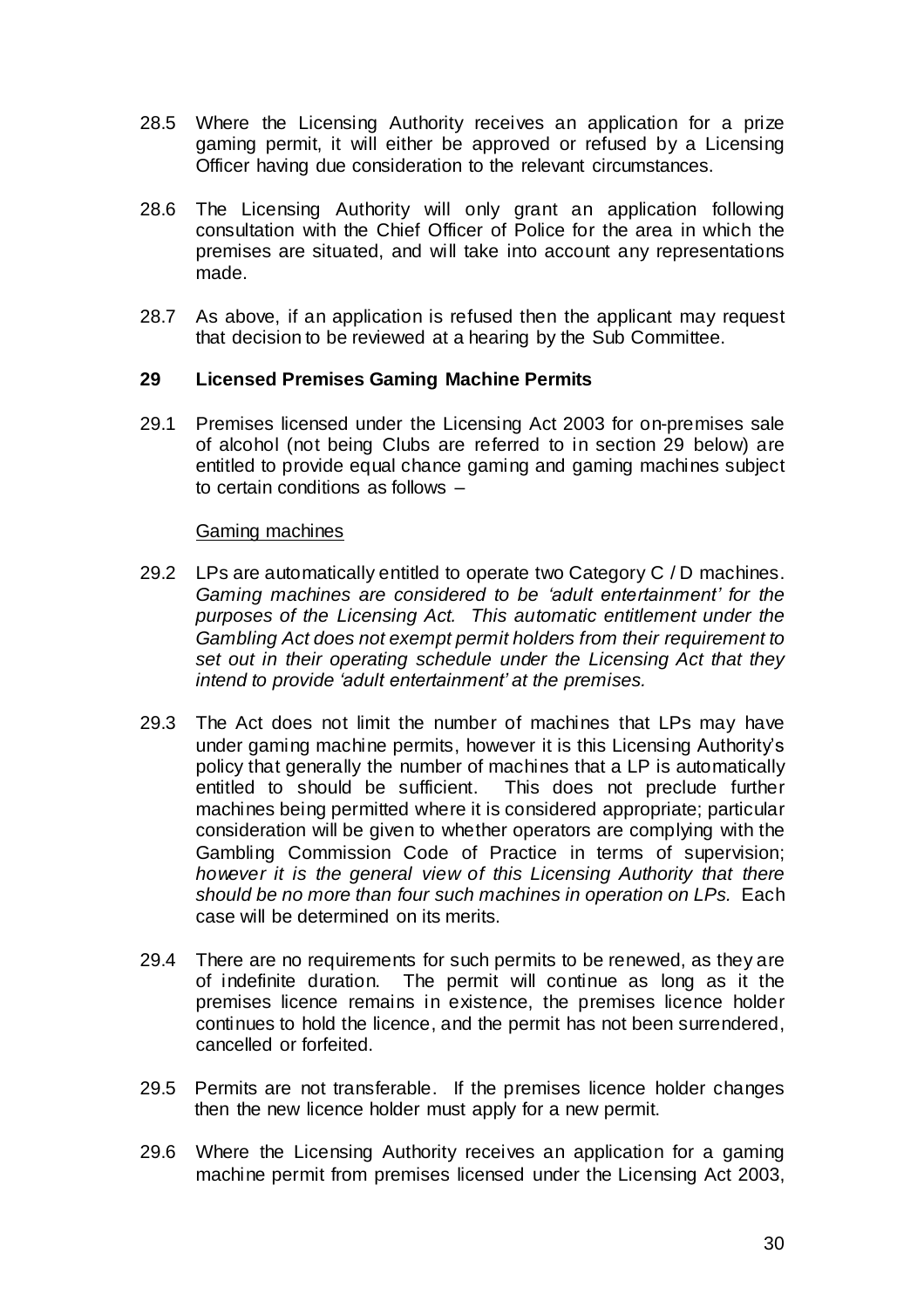it will either be approved or refused by a Licensing Officer having due consideration to the relevant circumstances.

- 29.7 Applicants and permit holders should be aware of the Gambling Commission's Code of Practice for Gaming Machines in Clubs and Premises with an Alcohol Licence issued in August 2014. It is expected that they will comply with the provisions of the Code, and this will be monitored through inspections and test purchasing as appropriate.
- 29.8 As above, if an application is refused then the applicant may request that decision to be reviewed at a hearing by the Sub Committee.

#### Exemption - Equal chance gaming

- 29.8 LPs may provide equal chance gaming where the following conditions are satisfied –
	- o the limits on the prizes and amounts staked that are prescribed by the Secretary of State must be adhered to;
	- o there must be no fee charged to participate in the gaming, nor any monies taken from the monies staked or won;
	- o children and young people must not be permitted to participate in the gaming; and
	- o any game played at one pub must not be linked to a game played at any other pub.
- 29.9 This is not an absolute entitlement it may be lost if high turnover bingo is played during a high turnover period. This means that if during a period of seven days the combined total of stakes or prizes for bingo played at the LP is more than an amount prescribed by the Secretary of State (currently £2,000), a 'high turnover period' is deemed to have begun from the start of that seven day period. If, during that high turnover period, the combined total of stakes or prizes for bingo played at the LP exceeds the prescribed amount again, then 'high turnover bingo' is deemed to have taken place, and the entitlement is lost.
- 29.10 If this happens and the LP fails to notify the Gambling Commission then an offence under the Act is committed.
- 29.11 Also, the Licensing Authority may withdraw the entitlement of a LP to hold equal chance gaming if it is considered that -
	- an offence under the Act has been committed at the LP (for instance as above);
	- the LP is (or will be) solely or mainly used for gaming;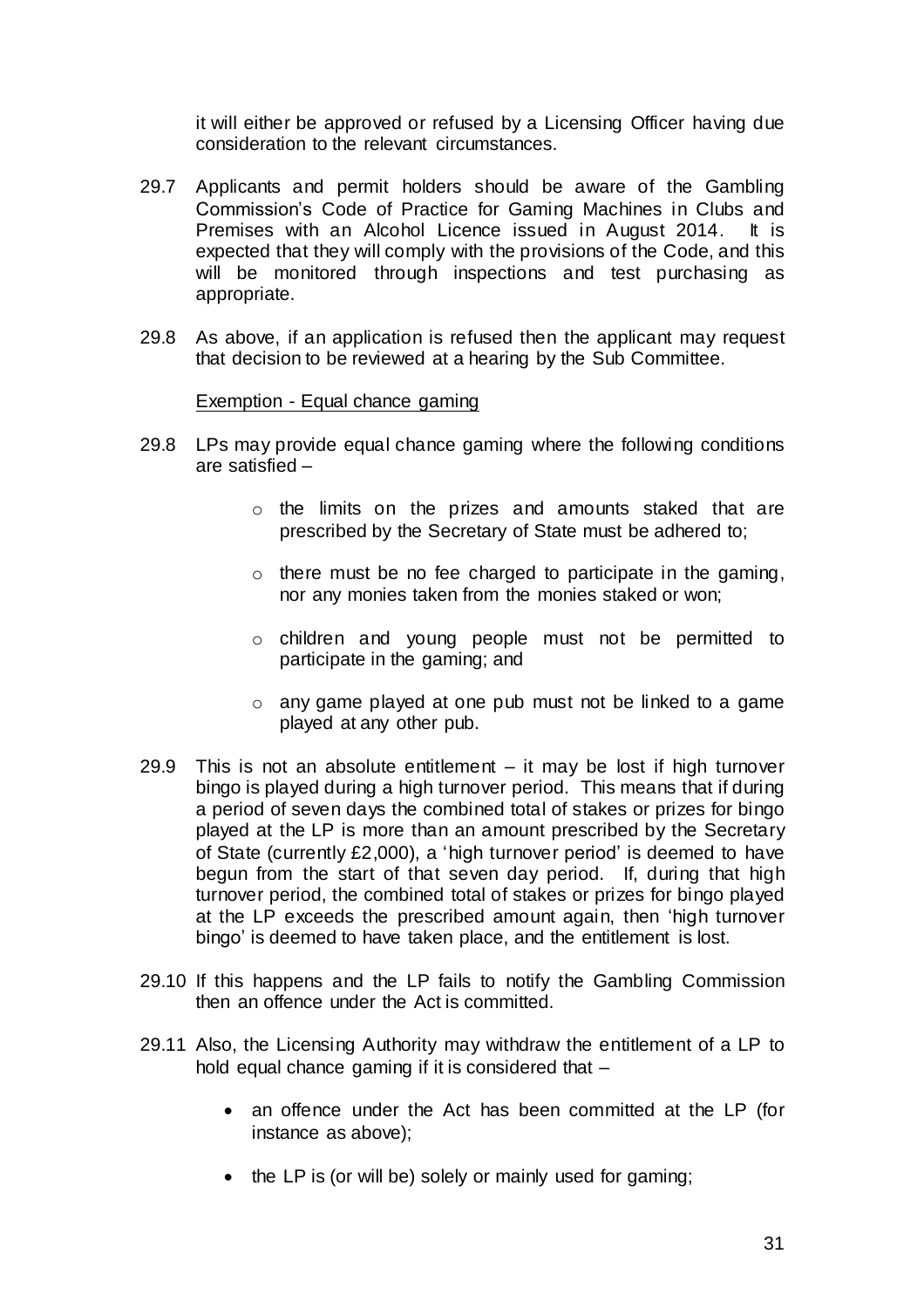- if equal chance gaming is permitted to be held it would be inconsistent with the licensing objectives as above; or
- gaming has taken place in breach of a condition of section 284 of the Act.
- 29.12 Where this is the case, the Licensing Authority may remove the LP's entitlement to provide equal chance gaming. However, the Licensing Authority will only do so where it has given the premises licence holder at least 21 days notice of its intention to consider doing so. The Licensing Authority will take into account any representations made by the premises licence holder in making its determination. If the Licensing Officer determines that this entitlement to provide equal chance gaming should be removed, the applicant may request that the matter be considered at a hearing by the Sub Committee.
- 29.13 If an order is made by the Licensing Authority preventing equal chance gaming from being provided, that order will be provided to the premises licence holder with the Licensing Authority's reasons for reaching that decision. The order may be appealed to the Magistrates Court within 21 days of receipt of notification of the decision.

#### **30 Clubs - Gaming and Gaming Machine Permits**

- 30.1 Members Clubs and Miners' Welfare Institutes (but not Commercial Clubs) may apply for a Club Gaming permit. The Club Gaming permit will enable the premises to provide gaming machines, equal chance gaming machines and games of chance.
- 30.2 Members Clubs, Miners' Welfare Institutes *and* Commercial Clubs may apply for a Club Machine permit. A Club Machine permit will enable the premises to provide gaming machines.
- 30.3 This licensing authority may only refuse an application on the grounds that:
	- the applicant does not fulfil the requirements for a members' or commercial club or miners' welfare institute and therefore is not entitled to receive the type of permit for which it has applied;
	- the applicant's premises are used wholly or mainly by children and/or young persons;
	- an offence under the Act or a breach of a permit has been committed by the applicant while providing gaming facilities;
	- a permit held by the applicant has been cancelled in the previous ten years; or
	- an objection has been lodged by the Gambling Commission or Police.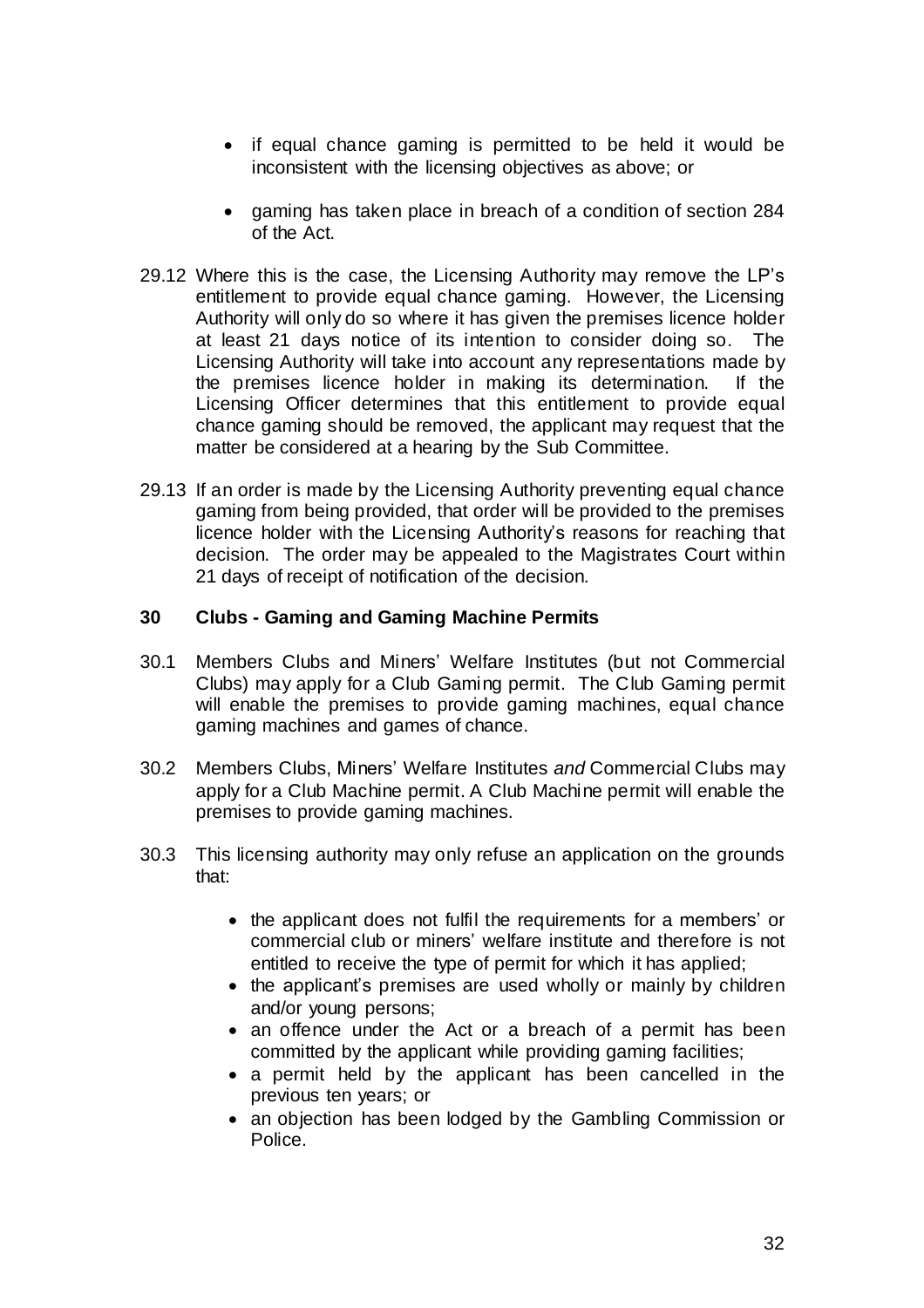# **31 Exchange of information**

31.1 Subject to the provisions of the Data Protection Act 1998 the Licensing Authority will share any information it receives, through the application process with the Gambling Commission and other persons or bodies with functions under the Act as set out in Schedule 6. In doing so the Licensing Authority will have regard to the Act itself, any guidance issued by the Commission from time to time and any Regulations issued by the Secretary of State.

# **32 Public register**

32.1 The Licensing Authority keeps a public register which lists all small society lotteries, adult gaming centre licensed premises, betting premises, bingo premises, clubs with machine permits, licensed premises with gaming machine permits, and notifications of intent received by the Licensing Authority. This register can be accessed online via Gateshead Council's website.

# **33 Enforcement**

- 33.1 The main enforcement and compliance role for this licensing authority in terms of the Gambling Act 2005 is to ensure compliance with the premises licences and other permissions which it authorises.
- 33.2 In general, the Gambling Commission will take the lead role on the investigation and, where appropriate, the prosecution of illegal gambling and is the enforcement body for operating and personal licences.
- 33.3 The Licensing Authority will work with the Commission, the police and other enforcing authorities to provide for the targeting of agreed problem or high-risk premises. A lighter touch will be applied to those premises that are shown to be well managed and maintained.
- 33.4 The overall aim is to permit the use of premises for gambling. With that in mind it is intended that action will generally be taken against 'problem' premises through the review process.
- 33.5 Licensees should be aware that this Authority will monitor compliance. This may include test purchasing and inspections as appropriate to evaluate the effectiveness of control measures.
- 33.6 In cases where more formal action is considered to be appropriate, the key principles of consistency, transparency and proportionality will be observed in accordance with the Gambling Commission's Guidance to Licensing Authorities and the Development and Public Protection Policy Enforcement Policy which can be found on the Council website at [www.gateshead.gov.uk.](http://www.gateshead.gov.uk/)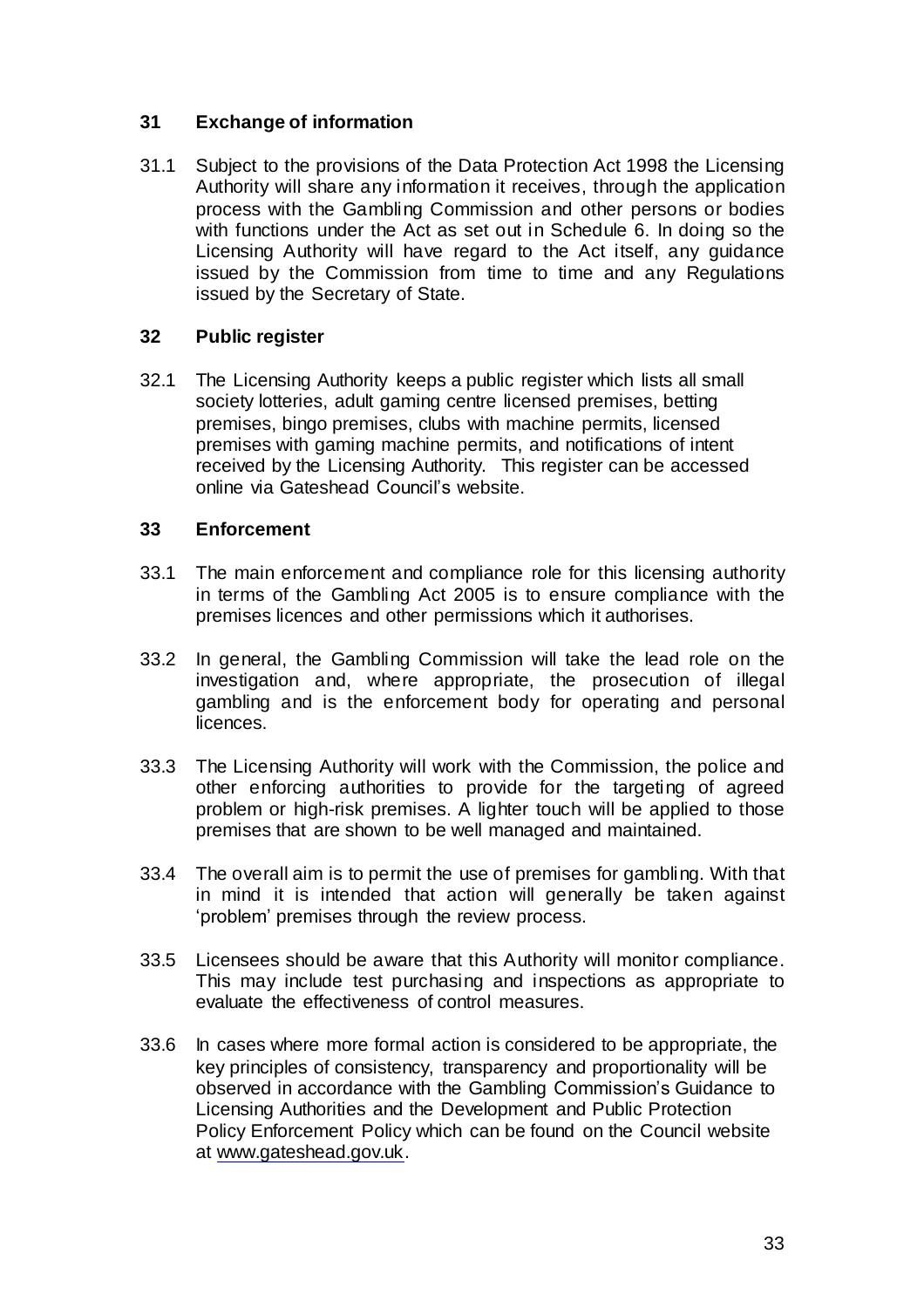#### Statutory Regulators Code

- 33.7 This Authority will have regard to the Statutory Regulators Code which came into force in April 2014. We support the principle of better regulation to promote efficient, proportionate and effective approaches to enforcement and inspection that improve regulatory outcomes without imposing unnecessary burdens on business. This Authority acknowledges the Primary Authority Scheme. This scheme allows businesses to be involved in their own regulation. It enables them to form a statutory partnership with one local authority, which then provides robust and reliable advice for other local regulators to take into account when carrying out inspections or addressing noncompliance. Where there is a Primary Authority Arrangement in place between a business operator and a local authority no enforcement action will be taken before consultation with the Primary Authority. Arrangements currently exist between:
	- William Hill Reading Borough Council
	- **Example: Ladbrokes Coral Group Milton Keynes Council**
	- Welcome Break Milton Keynes Council
	- Paddy Power Reading Borough Council
	- **MOTO Reading Borough Council**

Further information on the scheme and an up to date list of arrangements can be accessed at:

[https://primaryauthorityregister.info/par/index.php/home.](https://primaryauthorityregister.info/par/index.php/home)

#### **34 Exercise of functions**

- 34.1 The Licensing Authority's licensing functions under the Act will be carried out by the Licensing Committee, supported by a number of subcommittees and by officers acting under the delegated authority of the committee.
- 34.2 Where there are no areas of contention it is considered that many of the functions will be largely administrative. In the interests of efficiency and effectiveness these will, for the most part, be carried out by officers.
- 34.3 Where there are relevant representations in respect of an application the matter will be determined by the Licensing Committee or one of its sub-committees, as will any application for the review of a licence.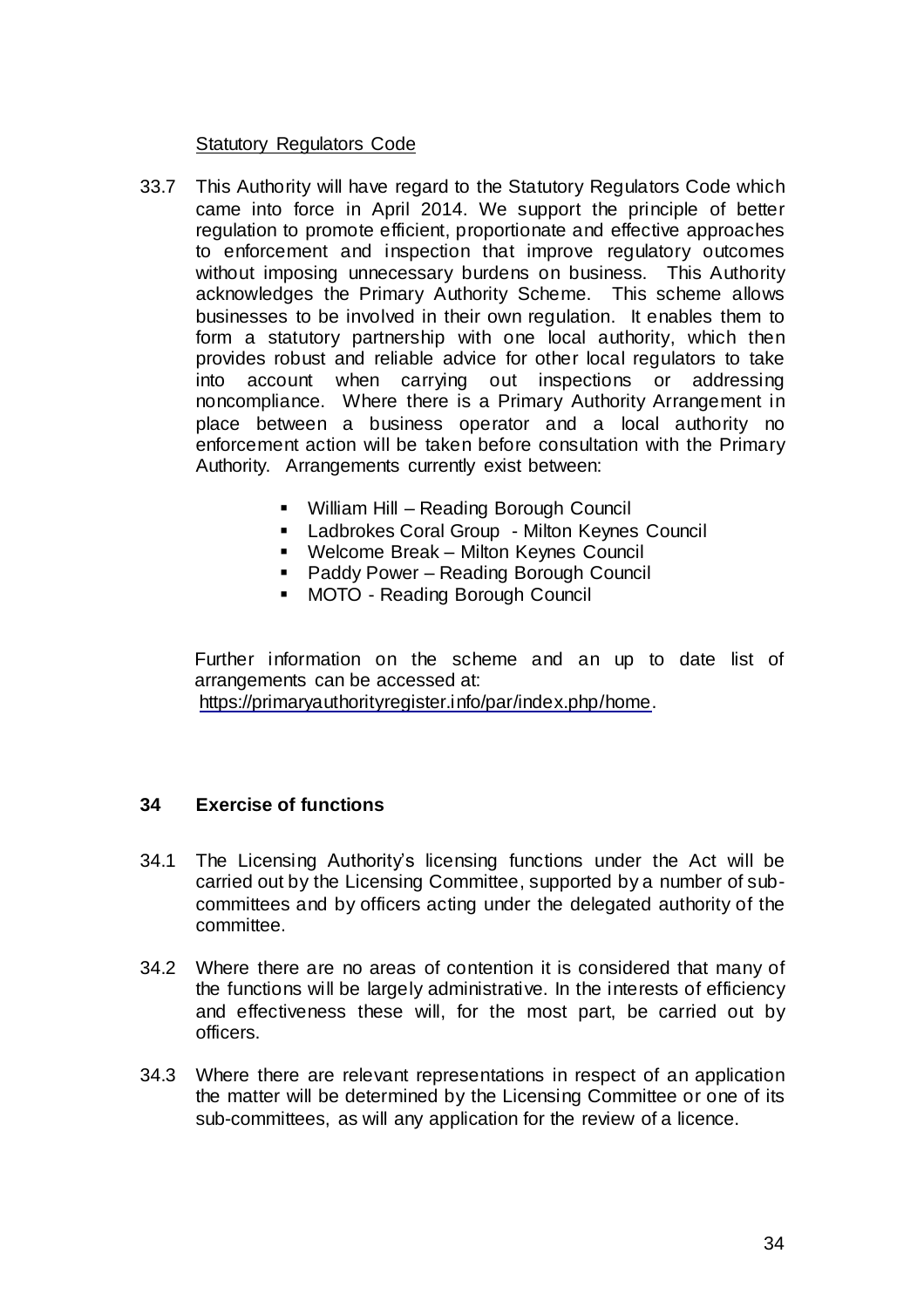- 34.4 The licensing authority, when carrying out its functions with respect to premises licences under the Act shall aim to permit the use of premises for gambling in so far as it thinks it
	- in accordance with any relevant Code of Practice issued by the Gambling Commission;
	- in accordance with any relevant guidance issued by the Gambling Commission;
	- reasonably consistent with the licensing objectives; and
	- in accordance with the authority's Statement of Principles.
- 34.5 The principles that will be applied by this authority in exercising its functions with respect to the inspection of premises and in exercising its powers to institute criminal proceedings in respect of specified offences are that:

It will be guided by the Gambling Commission's Guidance to Licensing Authorities and will endeavour to:

- $\Box$  be proportionate, accountable, consistent, transparent and targeted
- $\Box$  avoid duplication with other regulatory regimes so far as possible
- 34.6 Under the Gambling Act, certain functions are reserved to the full Council, ie setting of this Statement of Principles, and determining whether or not to have casinos. The full Council will also determine any fees charged by the Council which are not prescribed by the Secretary of State.
- 34.7 The following applications will be dealt with by officers where there are no representations, and by the Sub Committee if representations are made and not withdrawn:
	- application for a premises licence
	- application to vary an existing premises licence
	- application to transfer a premises licence
	- application for a provisional statement
	- application for club gaming/club machine permit
- 34.8 The following matters will be dealt with by the Sub Committee:
	- review of premises licence
	- cancellation of club gaming/club machine permit
	- decision whether to serve counter notice to temporary use notice
	- decision whether to disapply sections 279/282(1) for a specified premises holding a licence under the Licensing Act permitting sale/supply of alcohol for consumption on the premises
	- refusal to register a small lottery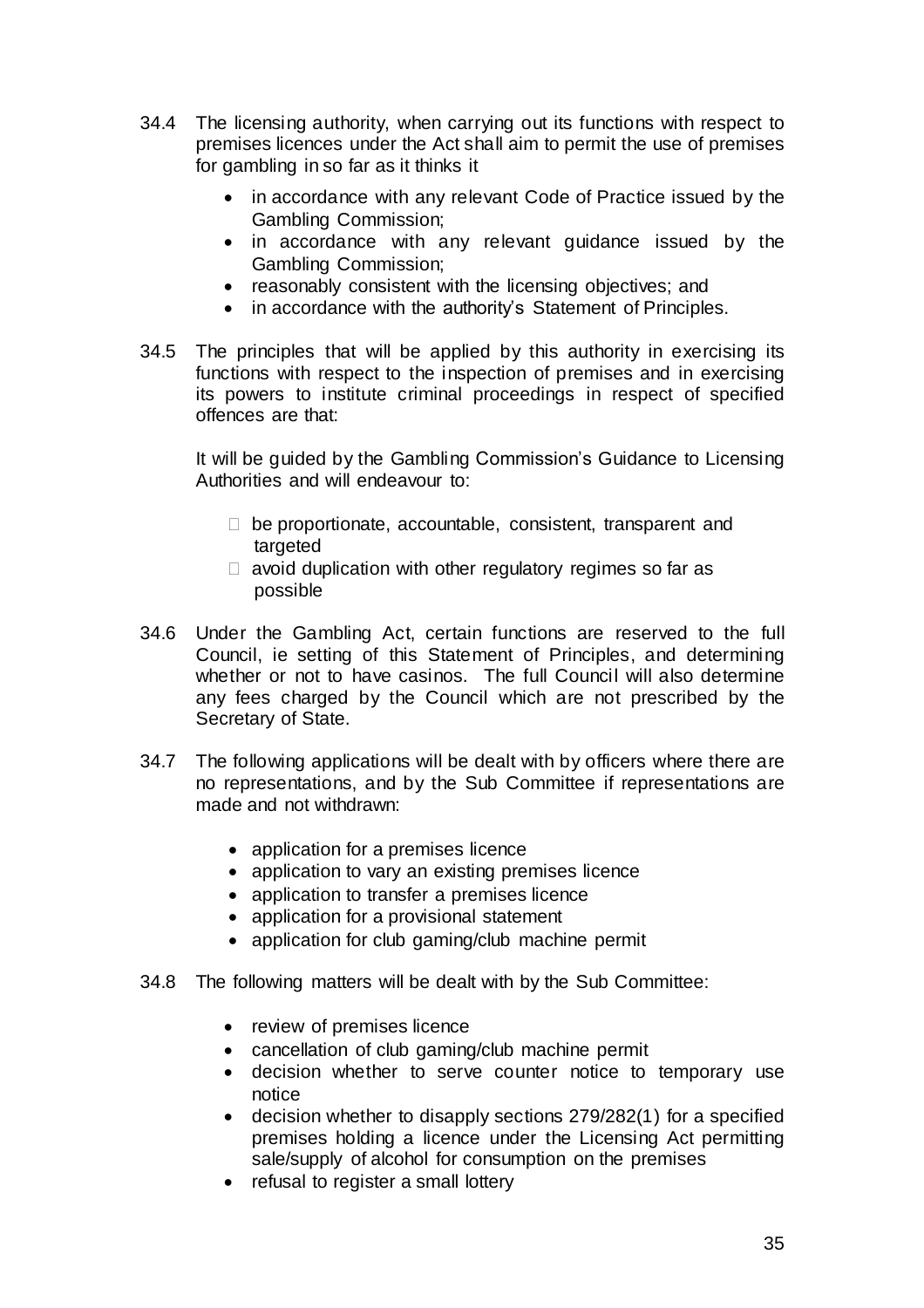- revocation of a small lottery registration
- hearing following Licensing Officer's refusal to grant a gaming machine permit / prize gaming permit

All other functions shall be delegated to officers save where they may not be under the Act or the Council's Constitution. Any matter that can be dealt with by Sub Committee or the full Licensing Committee, where it is considered to be appropriate to do so in the individual circumstances.

All applications will be considered with on their own merits.

#### **35 Reviews**

- 35.1 Requests for a review of a premises licence can be made by interested parties or responsible authorities; however it is for the licensing authority to decide whether the review is to be carried out. This will be on the basis of whether the request for the review is relevant to the matters listed below;
	- in accordance with any relevant Code of Practice issued by the Gambling Commission;
	- in accordance with any relevant guidance issued by the Gambling Commission;
	- reasonably consistent with the licensing objectives; and
	- in accordance with the authority's Statement of Principles.
- 35.2 The request for the review will also be subject to the consideration by the authority as to whether the request is frivolous, vexatious, or whether it will certainly not cause this authority to wish to alter/revoke/suspend the licence, or whether it is substantially the same as previous representations or requests for review.
- 35.3 The licensing authority can also initiate a review of a particular premises licence, or a particular class of premises licence on the basis of any reason which it thinks is appropriate. The licensing authority may initiate a review of a premises licence on the grounds that a premises licence holder has not provided facilities for gambling at the premises. This is to prevent people from applying for licences in a speculative manner without intending to use them.
- 35.4 Once a valid application for a review has been received by the licensing authority, representations can be made by responsible authorities and interested parties during a 28 day period. This period begins 7 days after the application was received by the licensing authority, who will publish notice of the application within 7 days of receipt.

The licensing authority will carry out the review as soon as possible after the 28 day period for making representations has passed.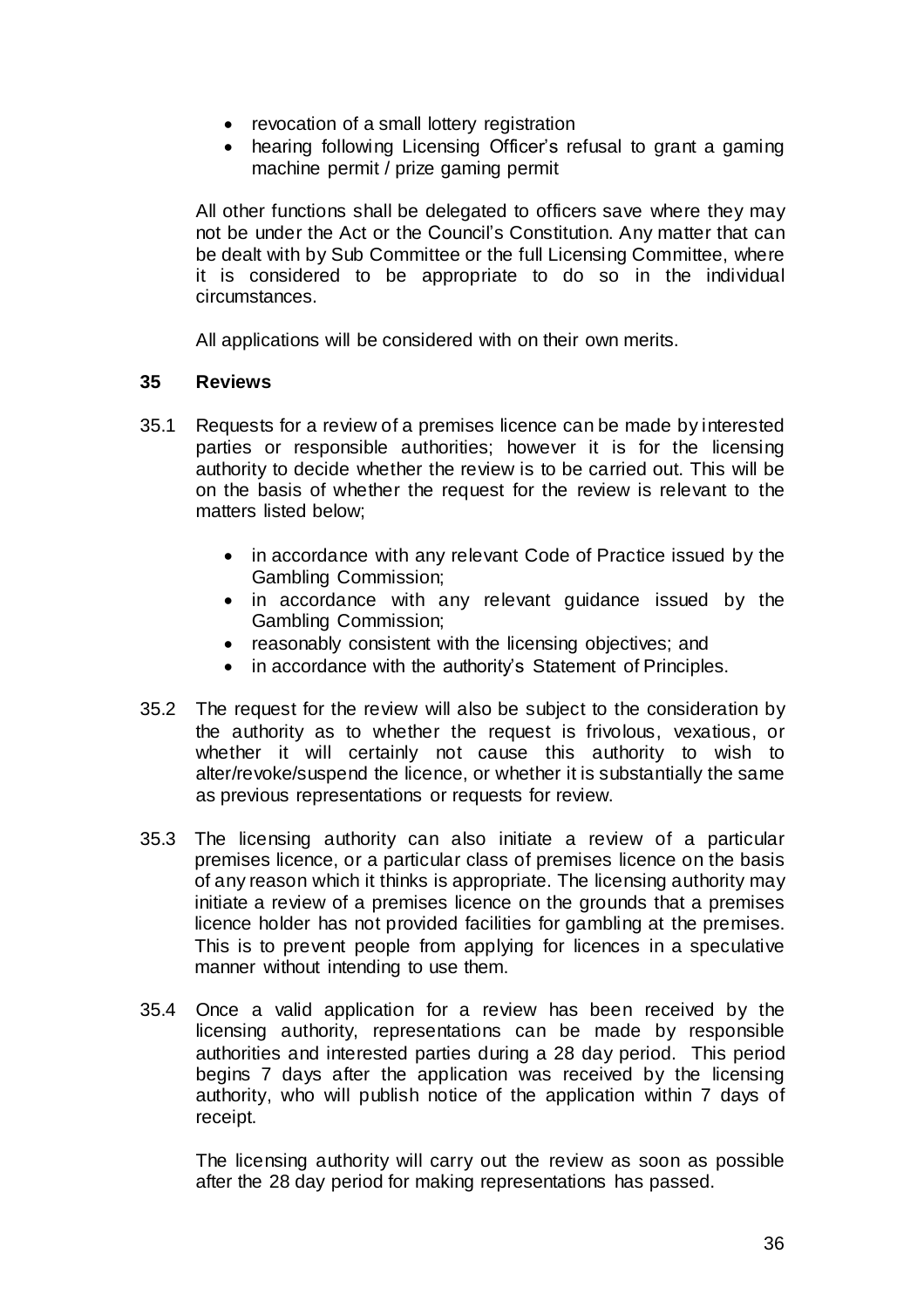- 35.5 The purpose of the review will be to determine whether the licensing authority should take any action in relation to the licence. If action is justified, the options open to the licensing authority are:
	- add, remove or amend a licence condition imposed by the licensing authority;
	- exclude a default condition imposed by the Secretary of State (eg opening hours) or remove or amend such an exclusion
	- suspend the premises licence for a period not exceeding three months; and
	- revoke the premises licence.

In determining what action, if any, should be taken following a review, the licensing authority will have regard to the principles set out in 33.1 above as well as any relevant representations.

- 35.6 Once the review has been completed, the licensing authority will, as soon as possible, notify its decision to:
	- the licence holder
	- the applicant for review (if not the Licensing Authority)
	- the Gambling Commission
	- any person who made representations
	- the chief officer of police
	- Her Majesty's Revenue and Customs
- 35.7 To date there have not been any reviews in the Borough.

#### **36 Appeals**

- 36.1 Where an applicant, licence holder or person who has made a representation is aggrieved by a decision of the Licensing Authority, there is a right of appeal. In certain circumstances there is also a right for the Gambling Commission to appeal against decisions of the Licensing Authority. The appeal must be lodged with the Magistrates' Court within 21 days from the date on which the aggrieved person was notified of the Authority's decision. The appeal must be lodged in the Magistrates' Court where the premises are situated.
- 36.2 Generally a decision will not have effect until the time for bringing an appeal has passed, or if an appeal is brought, until it is determined or abandoned. However the Licensing Authority can decide that its decision should have effect immediately, and this will be considered on each occasion having due regard to the individual circumstances and in particular any immediate risk to public safety.

#### **37 Complaints about premises / activities**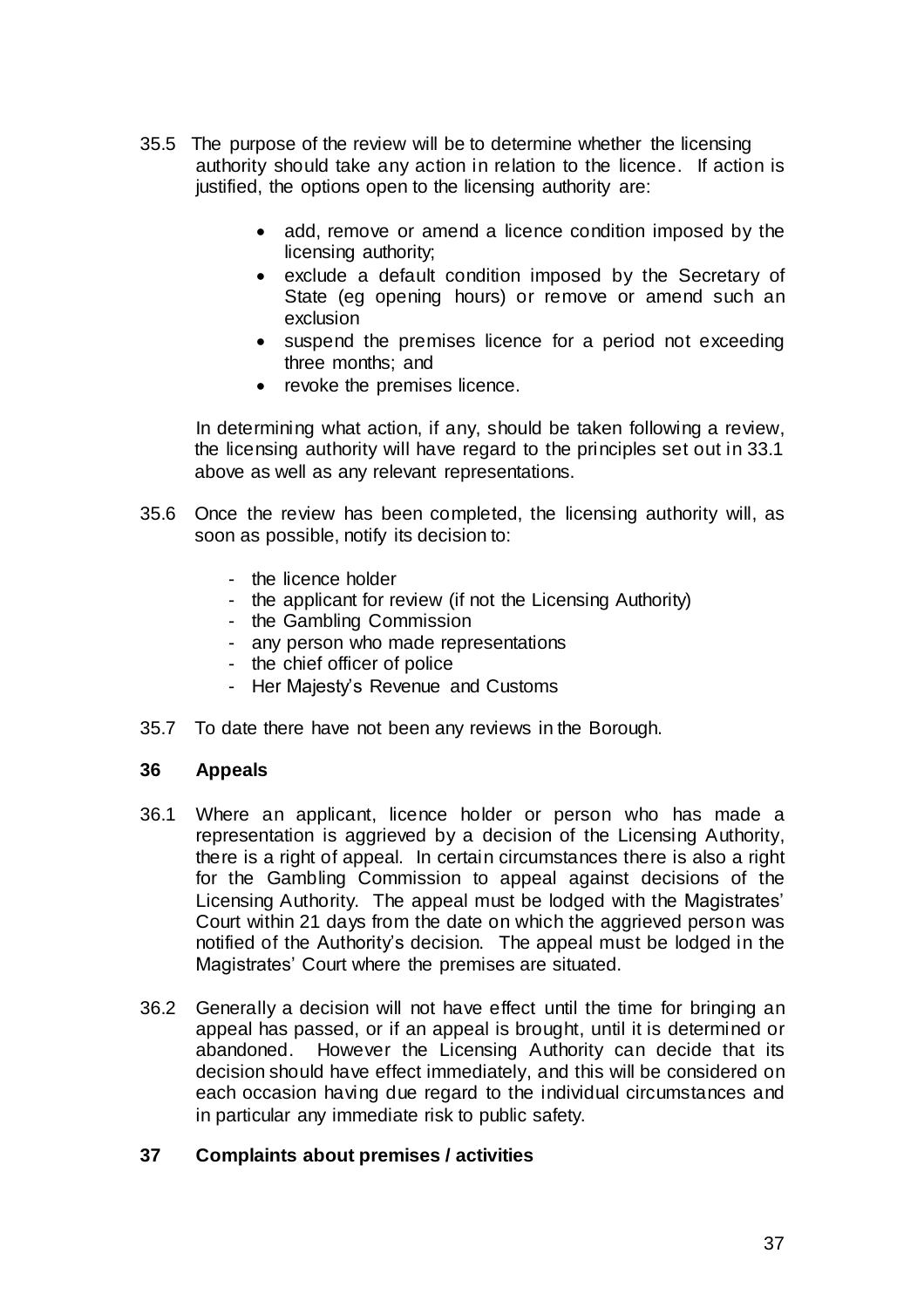- 37.1 The Licensing Authority will investigate complaints about licensed premises and activities taking place at unlicensed premises. Where appropriate, complainants will in the first instance be encouraged to raise the complaint directly with the licensee or business concerned. In the case of a valid complaint, the Licensing Authority will initially endeavour to seek resolution through informal means.
- 37.2 All complaints must in the first instance be addressed to the Compliance and Regulatory Services Manager, Economy, Innovation and Growth, Gateshead Council, Civic Centre, Regent Street, Gateshead, Tyne & Wear, NE8 1HH.
- 37.3 The Licensing Authority will only investigate complaints under this Policy where they relate to one or more of the licensing objectives.
- 37.4 Where appropriate, the Licensing Authority may pass any complaint on for investigation by any other statutory agency under whose enforcement responsibility the complaint falls.

#### **38 Fees**

- 38.1 The Department of Culture, Media and Sport (DCMS) published the Gambling (Premises Licence Fees) Regulations 2007 on 21 February 2007. The Regulations provide for Licensing Authorities to determine the fees, subject to maximum fees prescribed in the Regulations. The Regulations provide for licensing authorities to determine separate fees for different types of activities associated with licences (eg application for a licence; application to vary a licence etc) and the annual fees payable in respect of a licence. The Regulations also provide for Licensing Authorities to determine separate fees for different classes of premises licence (eg those relating to bingo halls, betting shops etc) prescribing the maximum fees chargeable for each type of gambling premises.
- 38.2 Under Section 212(2)(d) of the Gambling Act 2005, in determining fees, Licensing Authorities must aim to ensure that the income from the fees as nearly as possible equates to the cost of providing the service to which the fee relates. Fees will include the cost of administration (including hearings and appeals), inspection and enforcement associated with the regime (direct and indirect costs, including a full proportional share of overhead costs, insurance, depreciation and cost of capital charge). The fees are reviewed annually.
- 38.3 The current Gambling Act fees can be found on the Council website at [www.gateshead.gov.uk.](http://www.gateshead.gov.uk/)

#### **39 Contact details**